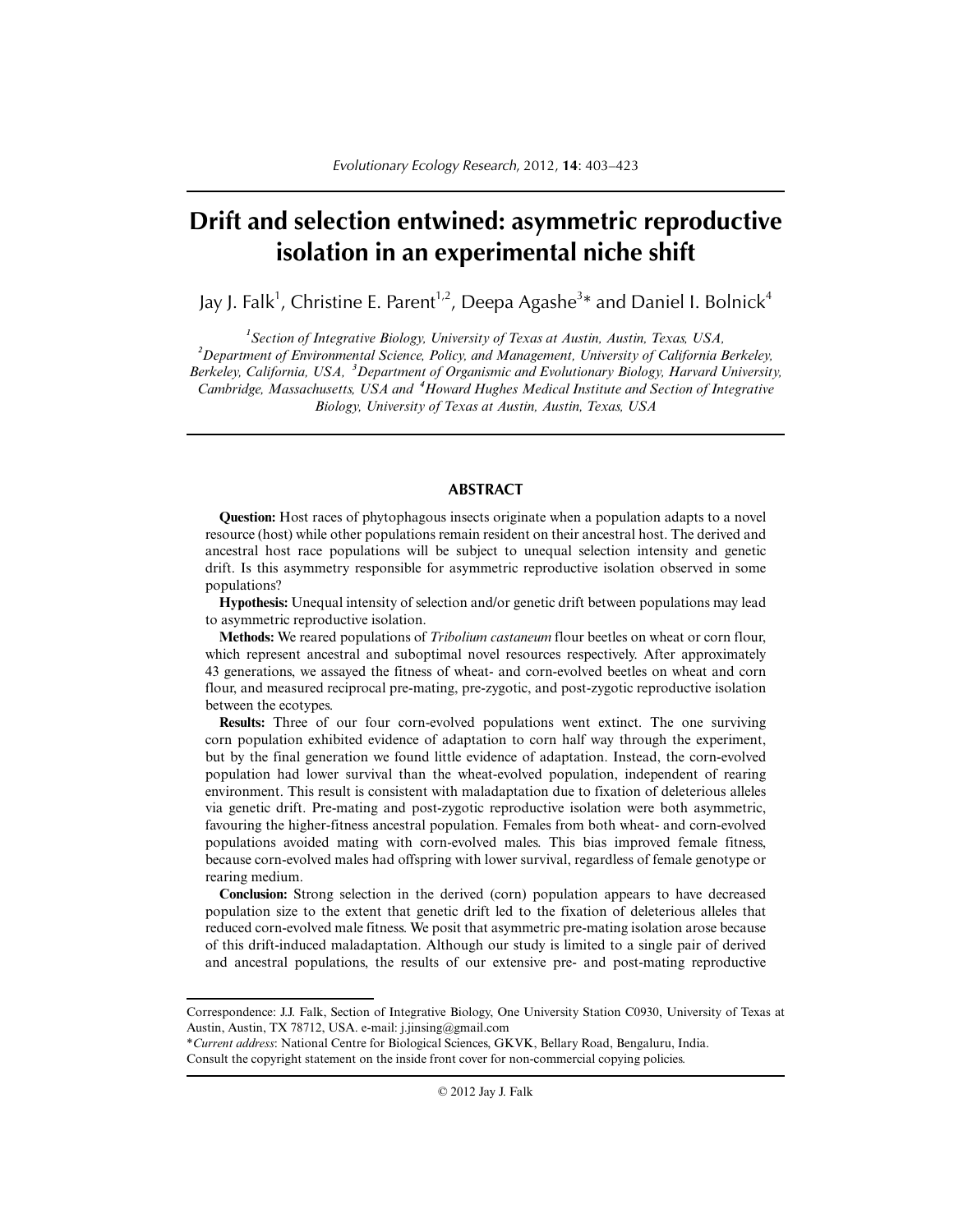isolation tests are consistent with this conclusion. This study highlights the importance of recognizing the fundamental entangling of drift and selection in the evolution of reproductive isolation, which complicates the frequently invoked dichotomy of selection and drift as distinct alternative forces in speciation.

*Keywords*: ecological speciation, founder effects, inbreeding depression, niche shift, phytophagous insects, post-zygotic isolation, pre-mating isolation, pre-zygotic isolation.

## **INTRODUCTION**

Speciation due to host shifts by phytophagous insects (Feder *et al.*, 1988, 2003; Bush *et al.*, 1989; Funk, 1998; Nosil *et al.*, 2002), in which a few individuals may colonize a new host plant, often entails an evolutionary asymmetry in which a derived population is subjected to both intense selection and drift while another related population using the ancestral resource remains essentially unchanged. This asymmetry in selective regimes may cause asymmetric pre-mating reproductive isolation, which is common in nature (Watanabe and Kawanishi, 1979; Kaneshiro, 1980; Bordenstein *et al.*, 2000; Shine *et al.*, 2002, Lin *et al.*, 2012). Asymmetric post-mating isolation is also widely documented (Tiffin *et al.*, 2001), but has been attributed strictly to genetic rather than adaptive mechanisms (Turelli and Moyle, 2007). We posit that asymmetric reproductive isolation may arise from asymmetric fitness in the ancestral and novel conditions. Selection may cause the new population to adapt, in the sense that it can now persist in the new habitat. However, if initial fitness in the new habitat is extremely low, genetic drift due to founder effects or strong selection may cause maladaptation by fixing deleterious alleles. Due to asymmetric selection and drift, the derived population may have lower survival or fecundity than the ancestral population. The ancestral population, being generally more fit, should discriminate against mates from the derived population. The derived population, being less fit, might actually prefer mates from the ancestral population because the outbreeding would increase fitness.

Considering the joint effect of selection and drift may help to explain patterns of asymmetric reproductive isolation, and more generally may highlight the necessity of considering these processes jointly rather than separately. The relative importance of natural selection and genetic drift in speciation has been hotly debated since the New Synthesis (Wright, 1931, 1932; Rice and Hostert, 1993; Coyne *et al.*, 1997, 2004). Natural selection can drive the fixation of hybrid incompatibility genes (Dobzhansky, 1936; Muller, 1942; Orr, 1995), select against migration between populations (Nosil *et al.*, 2005), or drive pre-mating isolation due to divergent mating cues (Ryan, 1990; Proctor, 1991, 1992). In principle, genetic drift may also fix incompatibility genes, or drive divergence in traits used for mate choice. Thus, a major question in evolutionary biology is whether reproductive isolation arises more frequently from divergent natural selection [e.g. ecological speciation (Schluter, 2001; Rundle and Nosil, 2005)] or genetic drift [e.g. founder effect speciation (Mayr, 1942, 1963)].

This dichotomy between selection- and drift-based speciation is a simplification, however, because the two evolutionary mechanisms interact in complex ways. Selection reduces effective population size and thereby increases the role of genetic drift in the fixation of alleles (Fig. 1). Conversely, genetic drift may drive maladaptive changes that undermine the effect of selection (Fig. 1). Under certain circumstances, this maladaptation may cause a population to shift off a local adaptive peak, thereby allowing natural selection to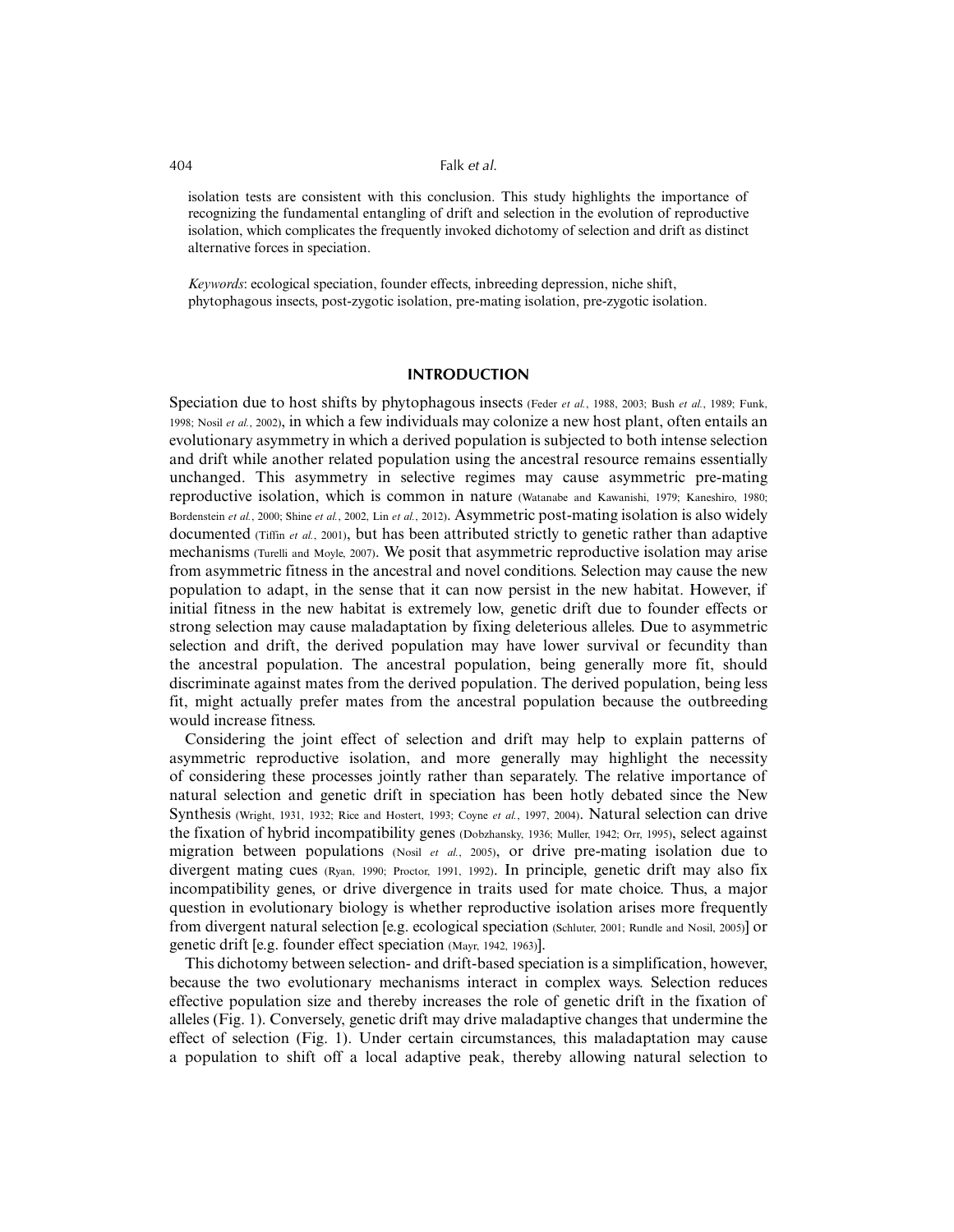

**Fig. 1.** A conceptual diagram of the fundamental entangling of selection and drift and their potentially interacting effect on reproductive isolation between populations.

drive populations towards more global optima [e.g. Wright's shifting balance theory (Wright, 1931, 1932)].

A number of laboratory evolution experiments have attempted to experimentally (Mooers *et al.*, 1999; Rundle, 2003) or statistically (reviewed in Rice and Hostert, 1993; Coyne and Orr, 2004; Fry, 2009) isolate the effects of selection and drift. Such experiments have found that natural selection may drive adaptive divergence between populations, pleiotropically generating reproductive isolation ('ecological speciation'). However, as noted above, such selection can also increase the rate of genetic drift in fixing deleterious alleles. Consequently, very strong natural selection can simultaneously drive and (through bottlenecks) undermine adaptation, while also promoting founder effect speciation. It may therefore be important to consider the interacting effect of selection and drift in speciation experiments, especially when selection is strong enough to drive strong founder effects.

Here, we present the results of an experiment in which we maintained populations of *Tribolium castaneum* flour beetles on an ancestral resource (wheat) and a suboptimal novel resource (corn). Corn is a nutritionally poor resource (Via, 1991; Agashe, 2009), imposing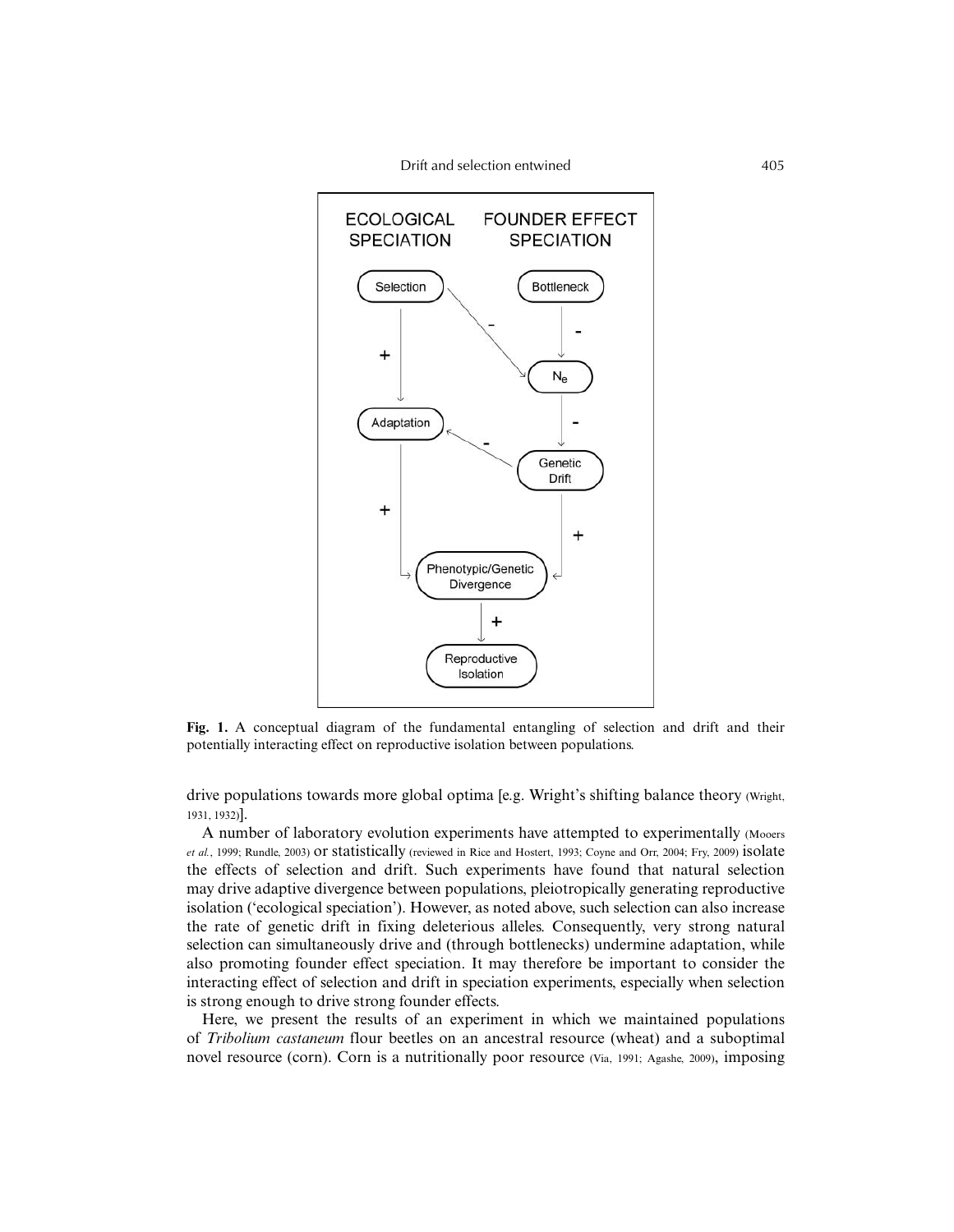extremely strong selection on beetle populations that caused most populations to go extinct within a few generations (Agashe *et al.*, 2011). We assayed the effect of this strong selection on reproductive isolation between the derived corn and ancestral wheat beetles, and found asymmetric pre-mating and post-zygotic reproductive isolation. Upon measuring relative fitness on corn and wheat, we also found a corresponding asymmetry in fitness. We speculate that these results arise from a strong maladaptive effect of genetic drift during the process of adaptation to survive on corn, combined with mate preferences for more fit genotypes.

# **METHODS**

## **Experimental lines**

The *Tribolium castaneum* populations described in this study were part of a previous, larger experiment to determine the impact of genetic variation on population dynamics and adaptation (Agashe, 2009; Agashe *et al.*, 2011). Populations were derived from wild-type strains obtained from the Beeman Lab (Biological Research Unit, Grain Marketing and Product Research Center, Kansas) reared strictly on wheat flour (∼250 generations). We obtained a sample of ∼50 individuals of each strain in April 2006, and reared them under ancestral conditions (organic white wheat flour +  $5\%$  yeast mixture at 33 °C and 60% relative humidity). After 5 months, we extracted adults from these stock populations and initiated 42 populations of 120 beetles each, on a suboptimal novel resource, corn flour (Agashe, 2009). The corn populations had an average of 94% fewer individuals than populations in wheat during bimonthly censuses [mean  $N = 21$  and 323 for corn and wheat populations, respectively (Agashe, 2009)]. All corn populations experienced an initial decline in population size, after which many  $(45%)$  went extinct within a year  $(A_{\text{gashe }et al.}, 2011)$ . Most of the surviving populations had high founding genetic variation (i.e. were initiated with individuals derived from multiple strains). Only two of the surviving populations were derived from single strains (one each of strains Pak-3 and Col-2), corresponding to the low genetic variation treatment. Individuals from these populations had increased fecundity, survival, and growth rate on corn flour relative to their ancestors (Agashe *et al.*, 2011).

Here, we focus on one of these surviving single-strain corn populations (Col-2) and its wheat-evolved counterpart (for logistical reasons, other wheat populations were terminated at the end of the original experiment described above). Of four replicate Col-2 corn populations, three went extinct during the original experiment described above. Individuals from the surviving population exhibited adaptation to corn after approximately 18 generations [median development rate was 6 weeks to reach adulthood (Agashe *et al.*, 2011)]. The surviving corn population and the wheat population from which it was derived were then maintained for an additional 3 years (∼43 generations in total). At this point, we again assayed adaptation of corn-evolved and wheat-evolved beetles to each resource, and tested for reproductive isolation between these populations. We will refer to individuals as coming from either wheat-evolved (WE) or corn-evolved (CE) populations.

Note that because we had only a single surviving corn population, we did not have replicate CE populations and therefore could not assay whether reproductive isolation was stronger between the WE and CE populations than among either the WE or CE populations, as would typically be required in a test of ecological speciation (Coyne and Orr, 2004; Ostevik *et al.*, 2012). We therefore acknowledge that the results reported below cannot be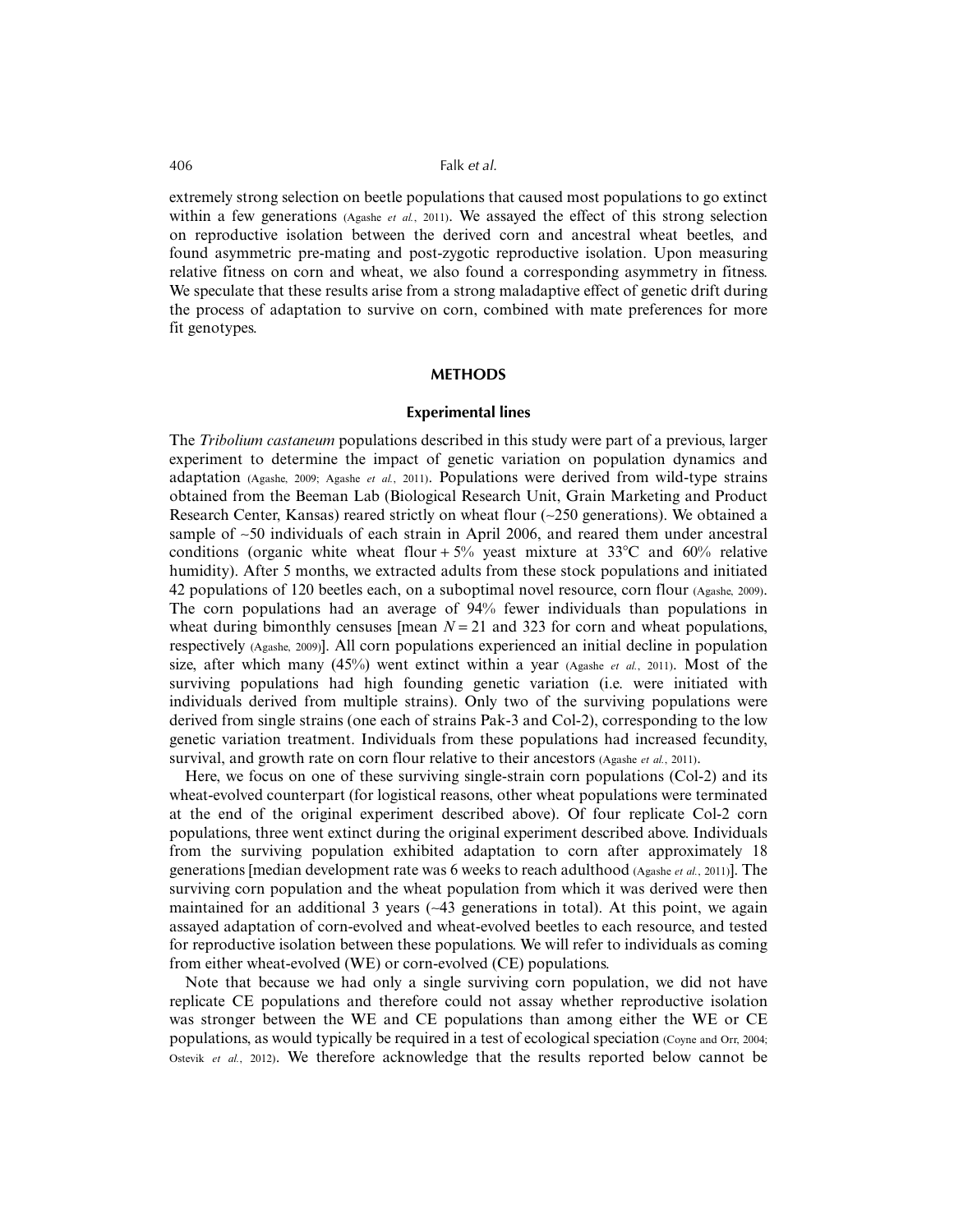specifically ascribed to divergent selection, though this seems likely. Instead, we present a very extensive analysis of pre-mating and post-mating reproductive isolation between the two populations.

## **Tests of (mal)adaptation**

If the surviving CE populations adapted to corn, we would expect that CE individuals reared on corn would have higher fecundity or survival than WE individuals reared on corn. Conversely, if genetic drift induced maladaptation, we might observe decreased mean fitness (survival or fecundity) over time within the CE line independent of the resource they are fed. Survival rates were recorded both for the original stock population (in 2006) and at the end of this experiment. We can thus measure (mal)adaptation as the change in survival over time, or the fitness of contemporary CE versus WE beetles.

To assay fecundity, 50 adults from each population (CE, WE) were placed in 80 g of either wheat or corn flour. After 2 weeks for mating and oviposition, adults were removed from each treatment and larvae were allowed to continue development until pupation. Pupae were placed in sex-specific containers (one pupa per gram of flour) and allowed to eclose over a period of 14 days. This ensured that all beetles used were virgins of similar age. We refer to beetles reared on wheat or corn as WR and CR respectively, and we factorially crossed evolved type with rearing type generating four treatments (CE/CR; CE/WR; WE/CR; WE/WR). Eclosed virgin males and females were then paired with individuals of the same ancestry and rearing environment (WE/WR,  $n = 20$  pairs; CE/WR,  $n = 14$ ; WE/CR,  $n = 14$ ; CE/CR,  $n = 27$ ) in 0.35 g of flour corresponding to the female's rearing flour (corn for CR, wheat for WR). Eggs were sifted from the flour and counted every 48 h for 8 days. We used a quasi-poisson generalized linear model (GLM) to test whether fecundity depends on evolved and reared flour types and their interaction.

To assay survival rate, we used individuals raised as described above, but did not factorially cross ancestral and parental rearing environment (i.e. treatments were CE/CR and WE/WR). Beetles were crossed with same-type individuals in 0.35 g of flour (12 pairs for each cross type) and reared in their native flour type. Eggs were sifted from the flour every 48 h until 20 eggs were obtained from each cross. Half of the eggs were individually isolated in wheat and half in corn, so that adult evolved type was factorially crossed with egg-rearing environment. After 10 weeks, we checked whether the eggs had survived to adulthood. We used a binomial GLM to test whether survival depends on evolved flour, offspring rearing flour, and the interaction between these. For all binomial GLMs in this study, we used AIC model selection before determining effect estimates and support. Except where noted, AIC supported retention of the full model, in which case we focus on reporting statistical significance of effects and do not report AIC results.

## **Pre-mating isolation (I)**

We used a binary choice experiment in which a virgin adult female was given a choice between two 1.5-g flour piles placed on opposite sides of a 4-inch diameter petri dish. The bottom of the petri dish was lined with a piece of paper to give the female traction when moving around the arena. We used flour that was previously scented by males from the WE or the CE populations: males were placed in fresh media at a density of one male per gram of flour for 72 h during which time the flour accumulated olfactory cues from the males. The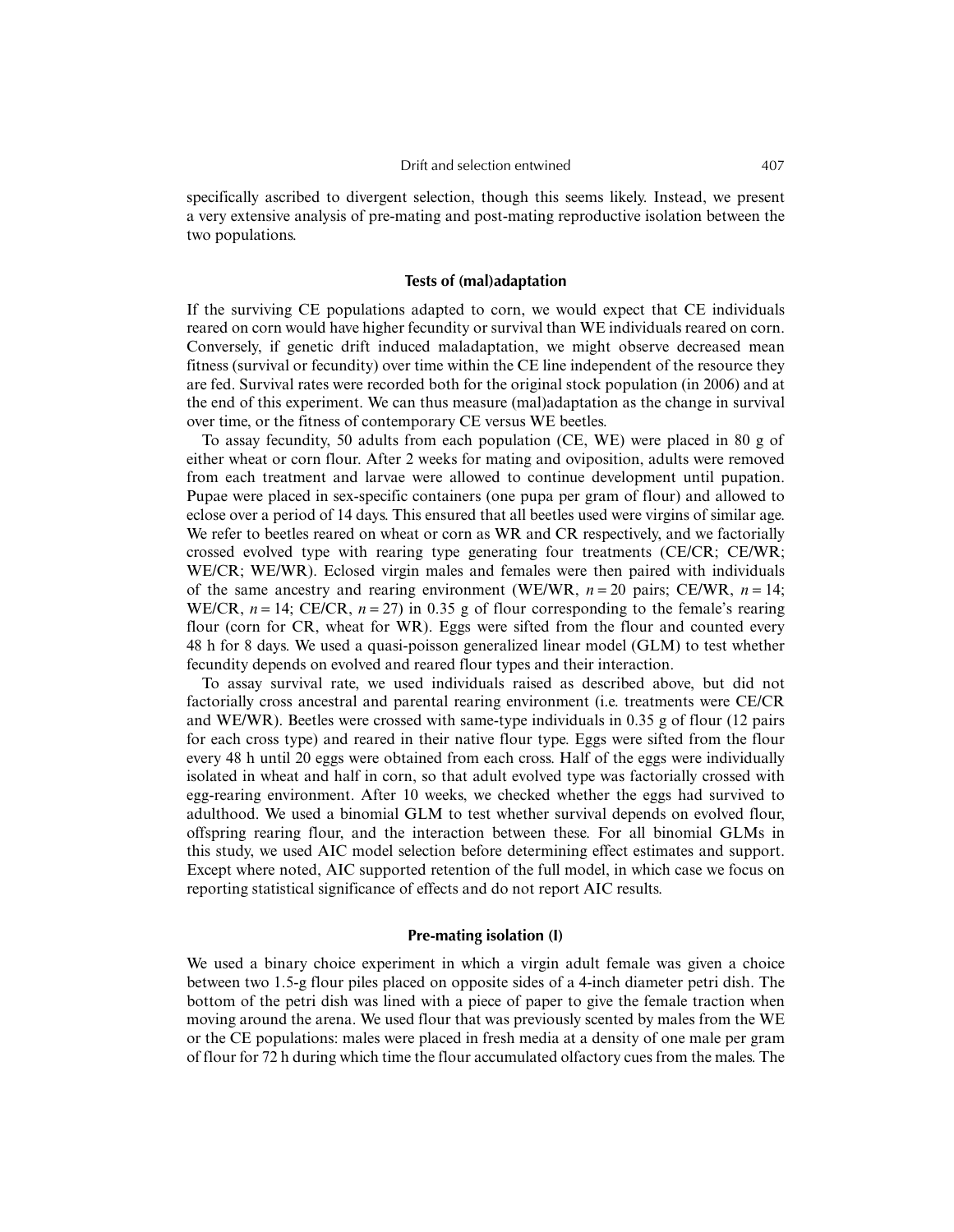males were sifted out of the flour prior to the mate-choice trials. To avoid the confounding effect of flour type on female choice, any given female was presented with male-scented flour using the female's rearing flour (corn for CR, wheat for WR). A single female was placed in the centre of the petri dish, half way between the two flour piles (1 cm, or about two beetle lengths, from each pile). Petri dishes were placed in an incubator  $(33^{\circ}C, 60\%)$ relative humidity) for 24 h, after which we noted which pile of flour the female was found in. We tested females in four different blocks of approximately 30 females each. Trials in which females did not select a flour pile were discarded (31.9% of WE and 32.8% of CE). Individual males were not included in the mate choice arena because it is unclear what behaviours of females indicate true mate choice in *T. castaneum* (Fedina and Lewis, 2008), and males are sufficiently mobile that they might have switched flour piles. Instead, we chose the above design because it allowed the female adequate time to explore the chemical cues of both types of males. Note that this design does not allow for actual mating to occur. We used a chi-square analysis to test whether the probability of choosing either WE or CE male-scented flour differed from a ratio of 50% and whether WE and CE females differ in their choice.

#### **Pre-mating isolation (II)**

As described in the Results, the choice tests detailed above found that both CE and WE females preferred flour piles scented by WE males (an effect that is statistically significant in WE females and nearly so in CE females). To determine the mechanism underlying this asymmetric pre-mating isolation, we performed two additional choice tests. The asymmetric association of WE and CE females with WE males could occur if (1) females prefer WE males, (2) females avoid CE males, or (3) females orient towards males in general but fail to detect CE males. To distinguish between these alternatives, we conducted binary choice trials with single virgin females choosing between flour piles, as above, but altered the identity of beetles generating the scent in the two flour piles. In the following experiments, all 'choosers' were virgin WE females, since CE females were scarce and did not show a significant preference in part I. The following binary choice experiments were performed as described in the previous subsection (see Fig. 2, IIA and IIB):

- WE females chose between flour scented with CE females versus flour scented with CE males. If WE females have an aversion to CE males, they should move towards CE females more often than CE males. Altogether, 28.1% of trials were discarded because females were found in neither flour pile. Note that another possibility, that WE females are averse to CE genotypes of either sex, was ruled out because in another test WE females did not avoid CE females.
- WE females chose between flour scented with WE males versus fresh flour. If WE females gravitate towards males, but fail to detect CE males, then they should move towards WE males at the same frequency in this experiment as in Experiment I (choosing between WE and CE males). In total, 26.5% of trials were discarded because females were found in neither flour pile.

If we rule out both aversion to CE males and failure to detect CE males, then by process of elimination we will infer that WE females actively prefer WE male scent cues over CE male scent cues. We used a chi-square analysis to test whether the probability of choosing either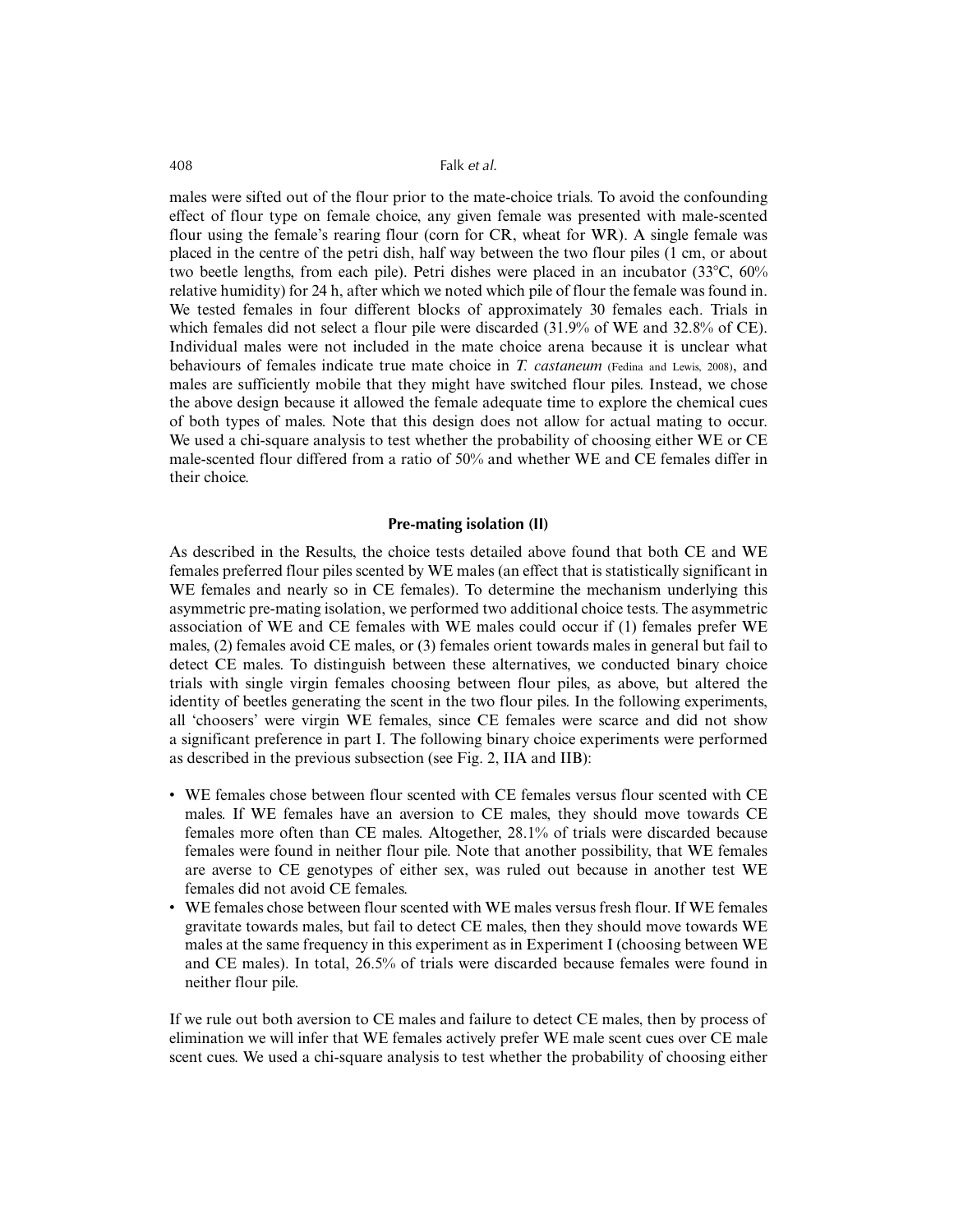

**Fig. 2.** Results of mate choice trials: (IA) mate preferences of WE females choosing between WE and CE males; (IB) mate preferences of CE females choosing between WE and CE males; (IIA) test of whether WE females are averse to CE males compared with CE females; and (IIB) test of whether WE females prefer WE males in the absence of an alternative male. For each test, the bold arrow indicates a significant preference. The proportion of females making each choice (out of females exhibiting a preference) is provided next to each arrow. Under each female we present the *P*-value from a chi-square test, and the number of females tested. The statistical significance of differences in choice between trials IA and IB, IA and IIA, IA and IIB are provided to the left side of the boxes. Grey (white) males represent corn (wheat) evolved lines. Grey and white backgrounds represent the flour type (corn and wheat, respectively) scented by the males.

flour pile was different from a ratio of 50% and whether WE females differed in their choice pattern in part I.

## **Pre-zygotic isolation**

The pre-mating isolation assays did not involve actual male–female interactions or mating, and thus may not detect pre-zygotic isolation arising from behavioural interactions, copulation behaviour, or biased sperm usage by females. We therefore measured pre-zygotic isolation in a no-choice design that incorporated (but did not distinguish among) these isolating mechanisms. We performed a fully factorial experiment testing whether fecundity depends on the combination of male or female evolved type and male or female rearing environment. Both WE and CE males and females were reared for a single generation separately on wheat and corn, creating WE/WR, WE/CR, CE/WR, and CE/CR males and females. To create these beetles we used the same methods described previously (see p. 407). We paired individual males and females of all 16 factorial combinations of evolved and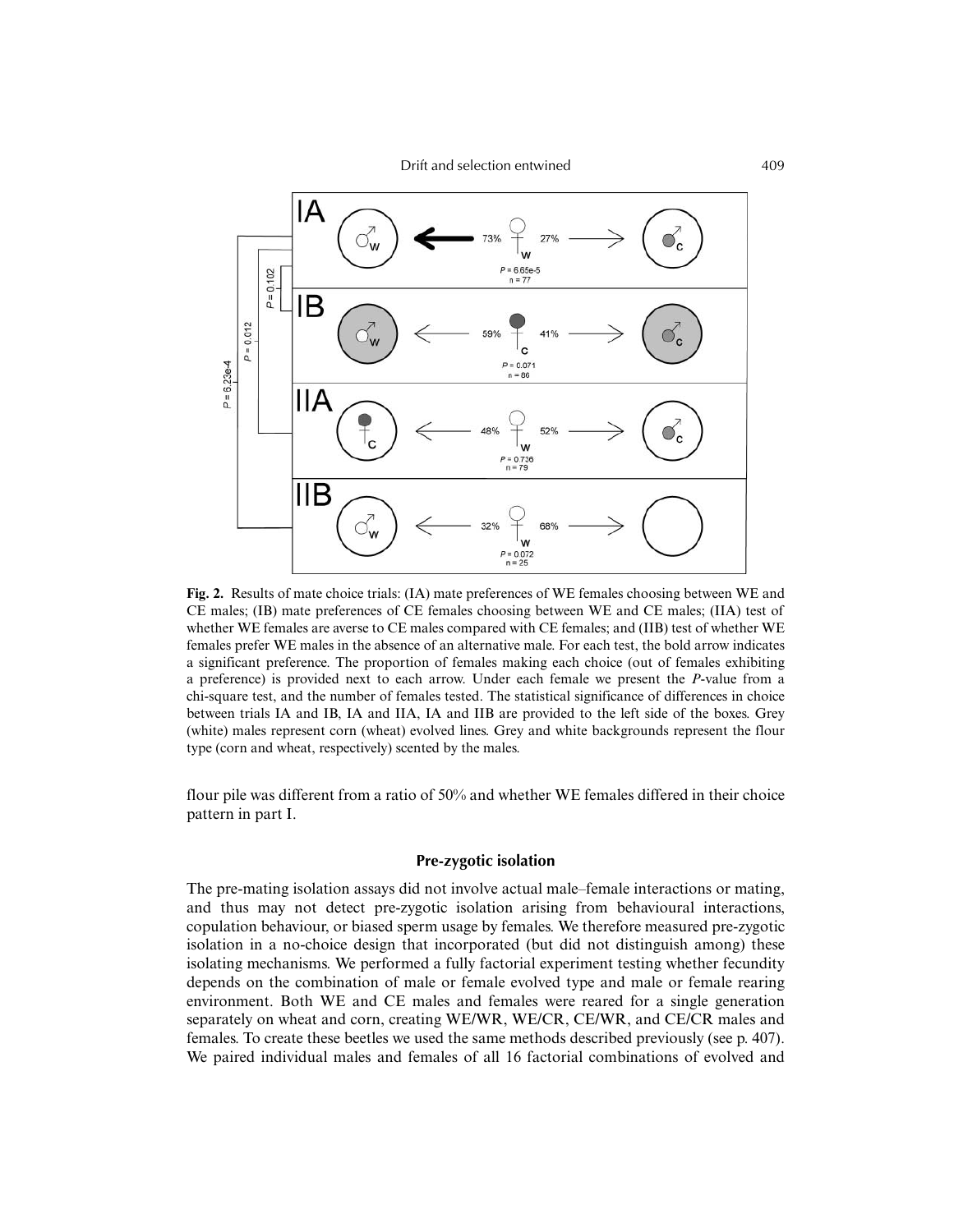| Female type  | Male type    | $\boldsymbol{n}$ | Fecundity<br>(eggs per day) | S.E. |
|--------------|--------------|------------------|-----------------------------|------|
| WE/WR        | WE/WR        | 20               | 6.22                        | 0.47 |
| WE/WR        | <b>CE/CR</b> | 20               | 5.68                        | 0.37 |
| WE/WR        | WE/CR        | 14               | 5.77                        | 0.62 |
| WE/WR        | CE/WR        | 20               | 5.87                        | 0.43 |
| CE/WR        | WE/WR        | 21               | 4.80                        | 0.40 |
| CE/WR        | <b>CE/CR</b> | 19               | 4.86                        | 0.45 |
| CE/WR        | WE/CR        | 17               | 6.33                        | 0.44 |
| CE/WR        | <b>CE/WR</b> | 21               | 5.89                        | 0.33 |
| <b>CE/CR</b> | WE/WR        | 26               | 3.12                        | 0.23 |
| <b>CE/CR</b> | <b>CE/CR</b> | 27               | 2.24                        | 0.19 |
| CE/CR        | WE/CR        | 23               | 2.05                        | 0.21 |
| CE/CR        | <b>CE/WR</b> | 21               | 2.42                        | 0.27 |
| WE/CR        | WE/WR        | 21               | 3.14                        | 0.33 |
| WE/CR        | <b>CE/CR</b> | 19               | 2.61                        | 0.36 |
| WE/CR        | WE/CR        | 14               | 1.88                        | 0.30 |
| WE/CR        | <b>CE/WR</b> | 15               | 3.08                        | 0.47 |

**Table 1.** The mean fecundity (eggs laid per day) and standard error (S.E.) over 8 days of all 16 crosses testing for pre-zygotic isolation

rearing types of males and females (Table 1). Pairs were placed in 2-mL tubes with 0.35 g flour matched to the rearing environment of the female. Eggs were collected and counted every 48 h for 8 days. We used a quasi-poisson GLM to test how the number of eggs laid depends on the female's genotype, male's genotype, female rearing environment, male rearing environment, and all interactions. In general, pre-zygotic reproductive isolation should be revealed as an interaction between male and female genotype in which hybrid matings between evolved types produce fewer offspring than within evolved type matings. We also assayed adaptation by rearing the eggs to adulthood and tested whether egg survival is higher in wheat or corn flour depending on whether the sire or dam evolved on that flour (parental genotype  $\times$  rearing environment interactions).

## **Post-zygotic isolation**

To test for post-zygotic isolation, we paired all combinations of evolved types and recorded the survival rate of their offspring on both types of flour. Beetles were removed from their evolved populations as pupae and separated by sex into containers with one beetle per gram of flour. Individuals were allowed 10 days to eclose, ensuring that all were virgins of similar age. Females of each evolved type were paired with WE or CE males, with 12 replicates of each of the four pairing combinations. All pairs were kept in 2-mL tubes filled with 0.35 g of flour. Flour type in the tubes matched the dam's rearing environment. After 48 h, mated pairs were removed and eggs were collected. Eggs were then individually isolated in 0.35 g of flour to prevent cannibalism. Half of the eggs from each collection were isolated in corn flour and half in wheat flour. Mated pairs were then placed back into fresh flour for another 48 h, after which the egg collection process was repeated. A total of 20 eggs were isolated from each pair, 10 placed in each flour type. After 10 weeks, the tubes were checked for the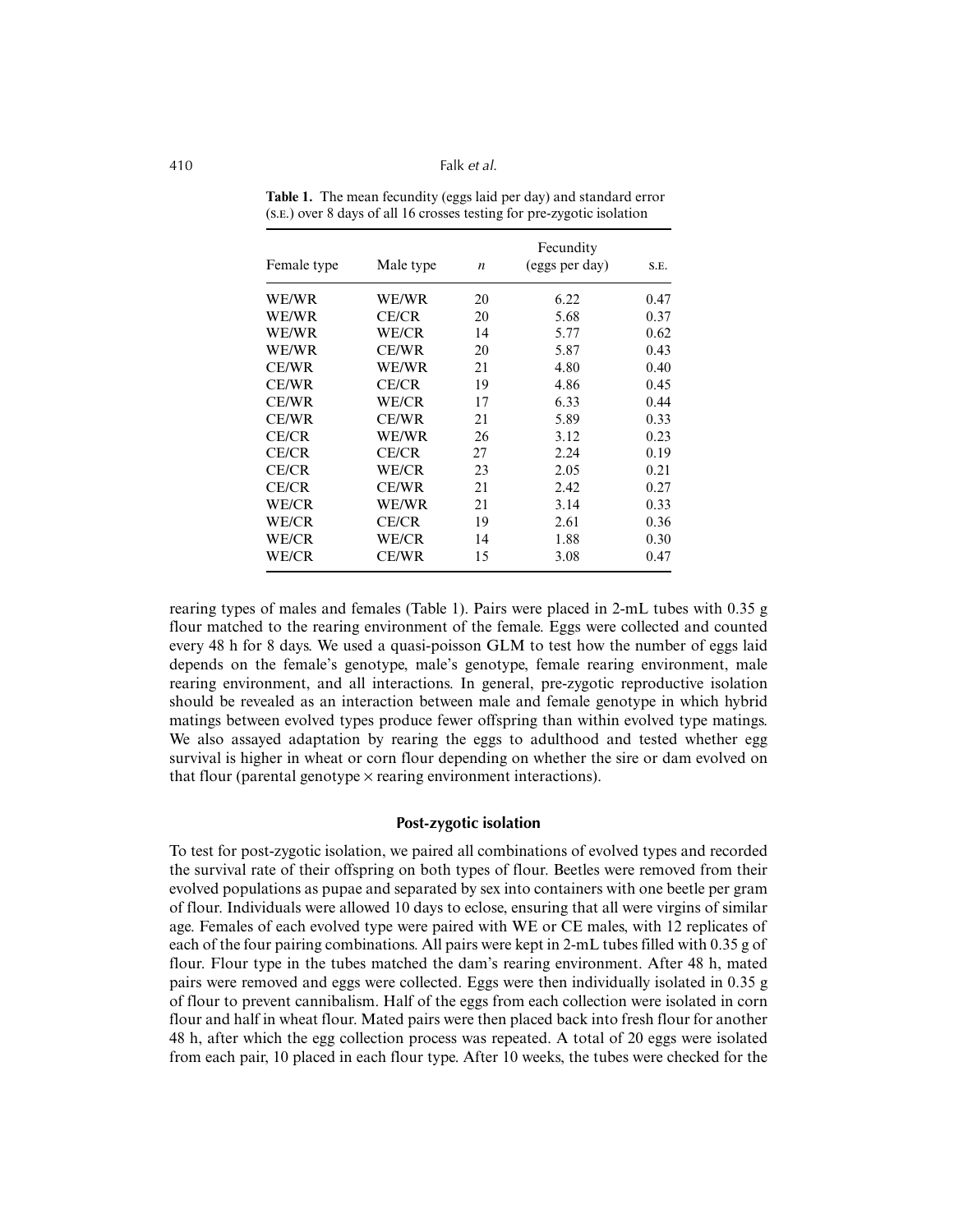presence of adults, larval remains, or pupal remains. Empty tubes were assumed to represent eggs that failed to hatch. We used a binomial GLM to test whether survival depends on female genotype, male genotype, the egg's rearing flour, and the interactions among these factors.

#### **Lineage sex-biases**

Our results from the post-zygotic isolation test reveal asymmetric male-dependent postmating isolation (CE males sire fewer viable offspring). We hypothesized that this inviability might represent a paternally inherited (Y chromosome linked) inviability gene, which could lead to female-biased sex ratios in offspring. To test this, we factorially manipulated the rearing type of both evolved types. Five males and five females from each evolved type were placed in a petri dish with 10 g of either wheat or corn flour. Adults were removed after a week, leaving the  $F_1$  generation eggs behind, which were allowed to develop to adulthood and then sexed  $(F_1)$  generation is thus WE/WR, WE/CR, CE/WR, and CE/CR). We used a binomial GLM to test whether a population's sex ratio depends on evolved and rearing type. We also used a chi-square analysis to test if sex ratios deviate from 50%, overall, and within each treatment group.

#### **RESULTS**

#### **Tests of (mal)adaptation: fecundity**

We found no difference between the fecundity of WE and CE females when both were reared on a wheat diet (quasi-poisson GLM:  $\beta = 0.054$ ,  $P = 0.570$ ) or when both were reared on a corn diet ( $\beta = -0.178$ ,  $P = 0.289$ ). In contrast, rearing diet (WR vs. CR) had a significant effect on fecundity ( $\beta$  = 0.967,  $t$  = 8.501,  $P$  < 0.0001); CR females laid an average of 2.01 eggs per day and WR females an average of 6.29 eggs per day. This is expected, since corn is a nutritionally poor resource compared with wheat (Via, 1991; Agashe, 2009; Agashe *et al.*, 2011). There was no interaction between evolved type and rearing flour ( $\beta$  = 0.232,  $t$  = 1.203,  $P = 0.233$ ), implying a lack of local adaptation in fecundity by each population to the resource they evolved in.

## **Tests of (mal)adaptation: survival**

Overall, comparing beetles that were reared on the same type of flour, WE and CE beetles did not differ in their survival to adulthood, although there was a non-significant trend towards higher survival of WE beetles reared in both wheat (binomial GLM:  $β = 0.539$ , *z* = 1.702, *P* = 0.088) and in corn ( $\beta$  = 0.539, *z* = 1.702, *P* = 0.088). The WE beetles had the same survival rate of  $82.5 \pm 3.5\%$  (mean  $\pm$  s.e.) in both wheat and corn. Similarly, CE beetles had a survival rate of  $73.3 \pm 4.0\%$  in both wheat and corn (standard error calculated before pooling between both medium treatments). There was no difference in survival between rearing diets  $(\beta = -1.311^{-11}, z = 0.000, P = 1.000)$ . By pooling data between rearing environments, we found that CE beetles had a lower survival rate than WE beetles  $(\beta = 0.539, z = 2.406, P = 0.016).$ 

Using the same methods, survival rates of the ancestral population in wheat and corn were recorded in 2006 just before the CE population was isolated. The ancestral population had a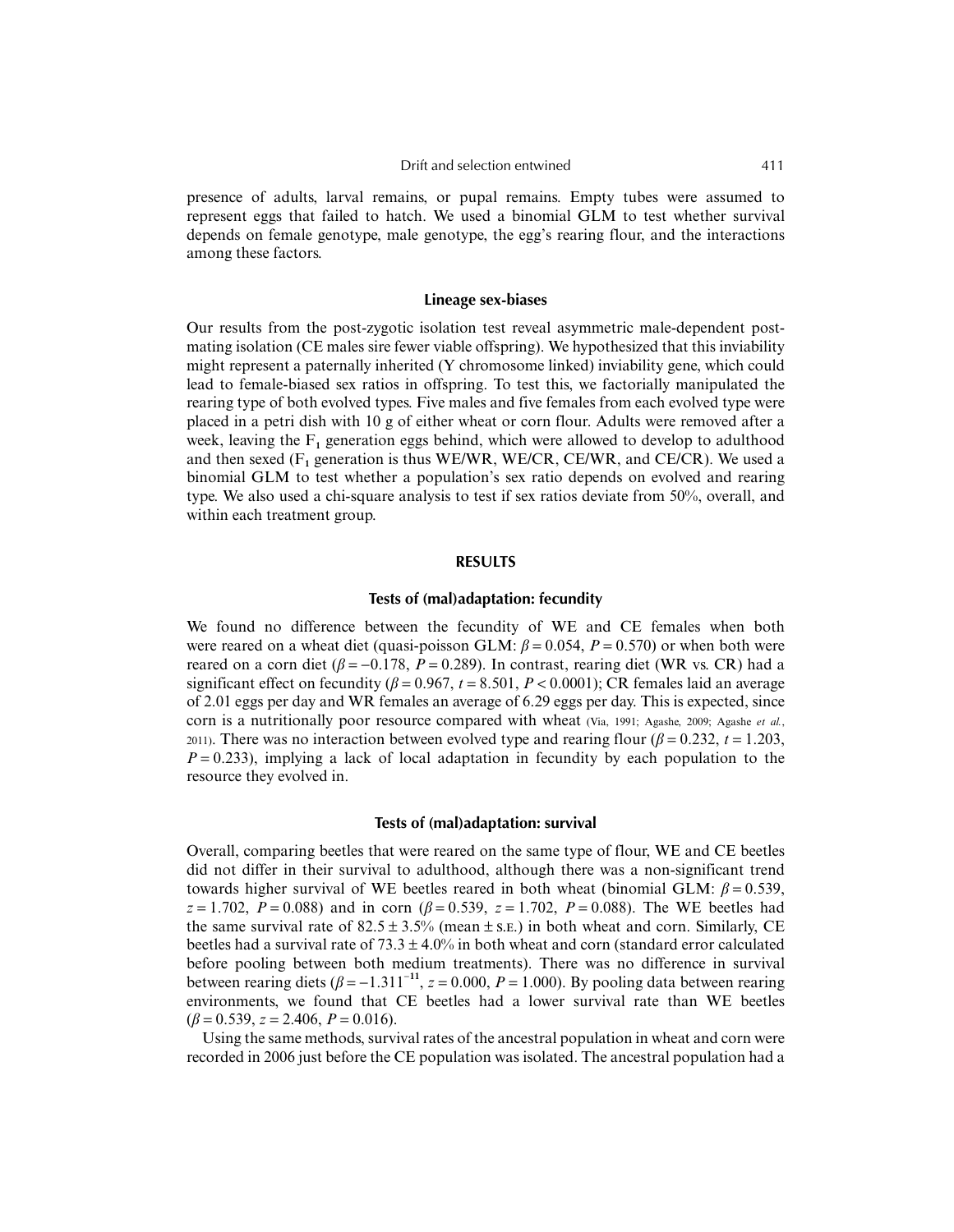$100 \pm 0.0\%$  survival rate in wheat and an  $85.7 \pm 2.9\%$  survival rate on corn at that time (Agashe, 2009). We found that over time, individuals from the WE population had decreased survival on wheat (unpaired *t*-test:  $t_{268} = 5.592$ ,  $P < 0.0001$ ), and individuals from the CE population had decreased survival on corn ( $t_{268} = 2.568$ ,  $P = 0.012$ ). Both populations exhibited similar proportional declines in survivorship over their ∼43 generations (a 14.5% reduction in survival on corn, a 17.5% reduction on wheat). In conclusion, the surviving corn population shows no clear adaptation to corn, despite having persisted after an initial population crash (and despite most other corn populations going extinct). Note that there previously was evidence for adaptation by the CE line (Agashe *et al.*, 2011), but this was lost after additional generations of evolution, so that by the end of the study we see a general decrease in survival in both WE and CE.

#### **Pre-mating isolation (I)**

The WE females given a choice between flour piles scented by WE or CE males showed a strong preference for those scented by WE males ( $\chi^2$  = 15.909, *P* < 0.0001; Fig. 2 (IA)). The CE females presented with the same choice showed a non-significant preference for flour scented by WE males  $(\chi_1^2 = 2.976, P = 0.071;$  Fig. 2 (IB)). This represents evidence for asymmetric pre-mating isolation between divergent populations. There was no significant difference between the preference of WE and CE females for WE male flour piles  $(\chi_1^2 = 2.679, P = 0.102)$ , so we cannot conclude that CE females exhibit less preference for WE males.

## **Pre-mating isolation (II)**

In Experiment IIA, WE females showed no preference when given a choice between flour scented by CE males or CE females  $(\chi_1^2 = 0.114, P = 0.736, n = 79)$ ; Fig. 2 (IIA)). The proportion of WE females that chose CE males differed from WE females in test IA  $(\chi_1^2 = 6.335, P = 0.012)$ . Thus, the previous evidence that WE females prefer WE males cannot be explained by an aversion to CE males.

In Experiment IIB, WE females showed a non-significant preference for fresh flour when the alternative was flour scented by WE males ( $\chi^2 = 3.24$ ,  $P = 0.072$ ,  $n = 25$ ; Fig. 2 (IIB)). If WE females simply failed to recognize that CE males were potential mates, we would expect that this test would give the same result as in test IA in their preference for non-WE males. Instead, WE females in this test preferred rather than avoided the non-WE male-scented flour piles ( $\chi_1^2 = 3.24$ ,  $P < 0.0001$ ).

WE females might also prefer WE males due to a general aversion to CE beetles regardless of sex. We performed two additional pairwise tests to eliminate this possibility. The WE females were given a choice between fresh flour and flour scented with WE females, or fresh flour and flour scented with CE females. If WE females have a general aversion to CE beetles regardless of sex, we expect a greater proportion to choose fresh flour when the alternative is a CE female than when the alternative is a WE female. This was not the case: we found a non-significant trend in the opposite direction ( $\chi^2$  = 0.771, *P* = 0.380).

Taken together, these experiments can be used to infer that females gravitate towards flour scented with WE males because they have a greater attraction towards WE males than CE males. However, the mechanism behind this preference cannot be deduced with the given data. Two possibilities are that CE and WE females retain the ancestral attraction to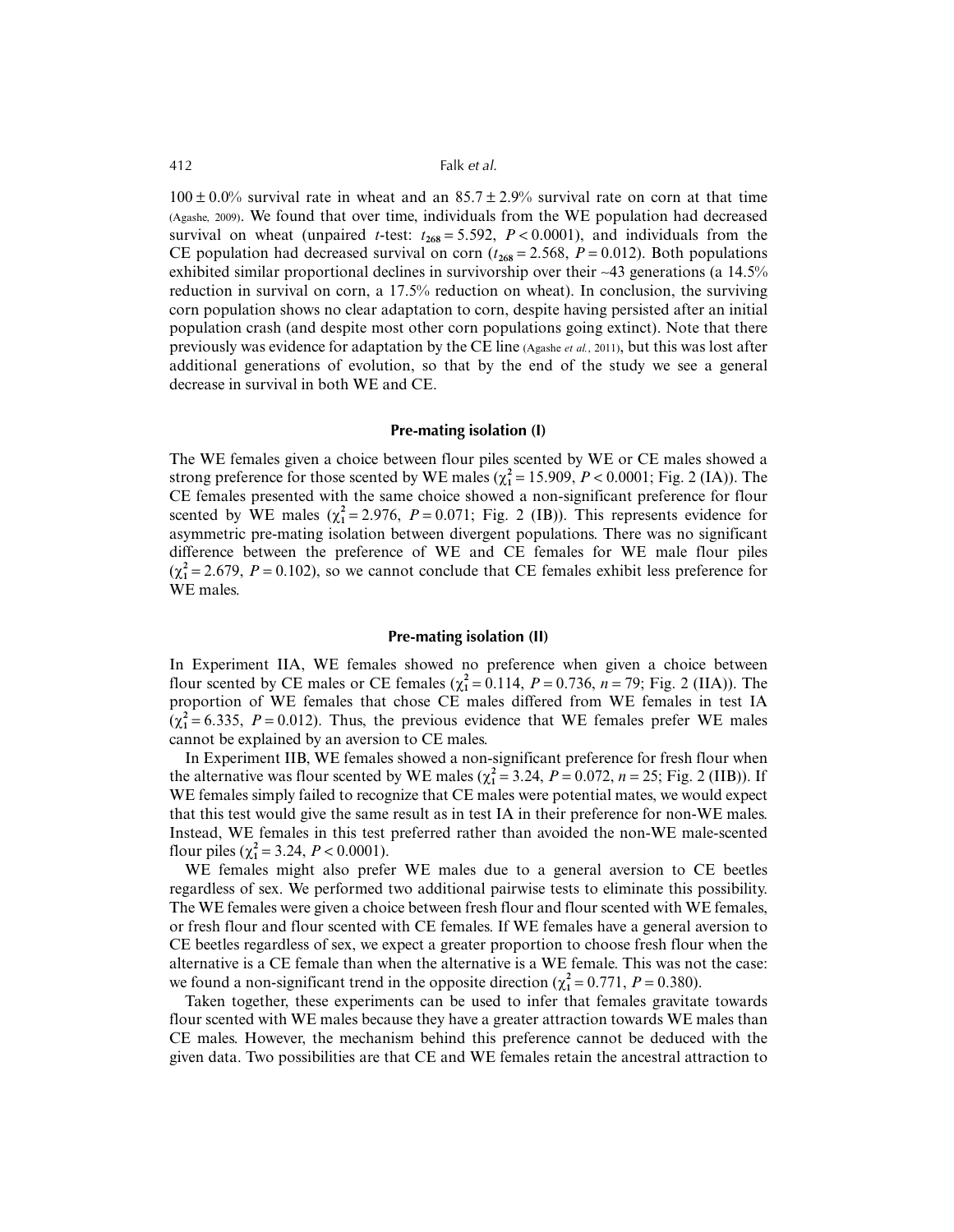| Pre-zygotic isolation<br>(GLM with quasi-poisson correction)   | Estimate    | $t$ -value | $P$ -value               |
|----------------------------------------------------------------|-------------|------------|--------------------------|
| F <sub>E</sub>                                                 | 0.153249    | 1.003      | 0.31659                  |
| $F_R$                                                          | 0.773257    | 5.860      | $1.21 \times 10^{-8***}$ |
| $M_{E}$                                                        | $-0.089497$ | $-0.577$   | 0.56405                  |
| $M_{R}$                                                        | 0.078043    | 0.514      | 0.60739                  |
| $F_{\rm E} \times F_{\rm R}$                                   | 0.002758    | 0.015      | 0.98839                  |
| $F_{\rm E} \times M_{\rm E}$                                   | 0.087913    | 0.395      | 0.69332                  |
| $F_{\rm R} \times M_{\rm R}$                                   | 0.115635    | 0.618      | 0.53734                  |
| $F_{\rm E} \times M_{\rm E}$                                   | $-0.241950$ | $-0.979$   | 0.32836                  |
| $F_{\rm R}$ $\times$ $M_{\rm E}$                               | 0.354873    | 1.849      | 0.06541                  |
| $M_{\rm B}$ $\times$ $M_{\rm E}$                               | 0.341000    | 1.619      | 0.10656                  |
| $F_{\rm E} \times F_{\rm R} \times M_{\rm R}$                  | $-0.248019$ | $-0.920$   | 0.35828                  |
| $F_{\rm E} \times F_{\rm R} \times M_{\rm E}$                  | $-0.007196$ | $-0.024$   | 0.98059                  |
| $F_{\rm E} \times M_{\rm R} \times M_{\rm E}$                  | 0.009568    | 0.030      | 0.97645                  |
| $F_{R} \times M_{R} \times M_{F}$                              | $-0.811998$ | $-3.099$   | $0.00212**$              |
| $F_{\rm E} \times F_{\rm R} \times M_{\rm E} \times M_{\rm R}$ | 0.503127    | 1.286      | 0.19952                  |

**Table 2.** Test for pre-zygotic isolation

*Note*: Fecundity of factorially crossed evolved type of males  $(M<sub>E</sub>)$  or females  $(F<sub>E</sub>)$  and rearing type of males  $(M_R)$  or females  $(F_R)$  was assayed (see Table 1 for fecundity of all crosses). Evolved and rearing types are either wheat or corn. We found a strong negative effect of rearing females on corn, and a threw-way interaction term in which local males had decreased fecundity when females were raised on corn but this was reversed when females were raised on wheat. \*\**P* < 0.005, \*\*\**P* < 0.001.

some aspect of WE males, or that females have the ability to detect the general quality of males, and thus prefer WE males over less fit CE males.

## **Pre-zygotic isolation**

Fecundities of all crosses are shown in Table 1, with a full model analysis in Table 2. We found no evidence of pre-zygotic reproductive isolation between the WE and CE populations, in the no-choice mating and fecundity assay (no significant male  $\times$  female evolved type interaction;  $\beta = -0.241$ ,  $t = -0.979$ ,  $P = 0.328$ ). In another analysis, we found no significant reduction in fecundity comparing hybrid crosses (combining the reciprocal WE\*CE crosses) to pure crosses (combining WE\*WE and CE\*CE), overall ( $\beta$  = 0.034, *t* = 0.554, *P* = 0.580) or in either environment separately ( $\beta$  = 0.095, *t* = 1.175, *P* = 0.242 in corn;  $\beta = 0.028$ ,  $t = 0.503$ ,  $P = 0.616$  in wheat). Dam rearing environment had a strong effect on dam fecundity  $(\beta = 0.773, t = 5.860, P < 0.0001)$ : mean fecundity of dams raised in wheat was 2.2 times that of dams raised in corn. We observed no significant pairwise interaction between rearing environment and evolved environment, of either the dam or the sire. However, we did find a significant three-way interaction between sire evolved type, sire rearing environment, and dam rearing environment ( $\beta = -0.812$ ,  $t = -3.099$ ,  $P = 0.002$ ). To interpret this three-way effect, we categorized sires as being reared on their native (WE/WR, or CE/CR) or foreign resource (WE/CR, or CE/WR). We analysed a model that includes this 'nativeness' term as well as dam rearing environment. Sires raised on their native resource had higher fecundity than sires raised on their foreign resource ( $\beta$  = 0.168,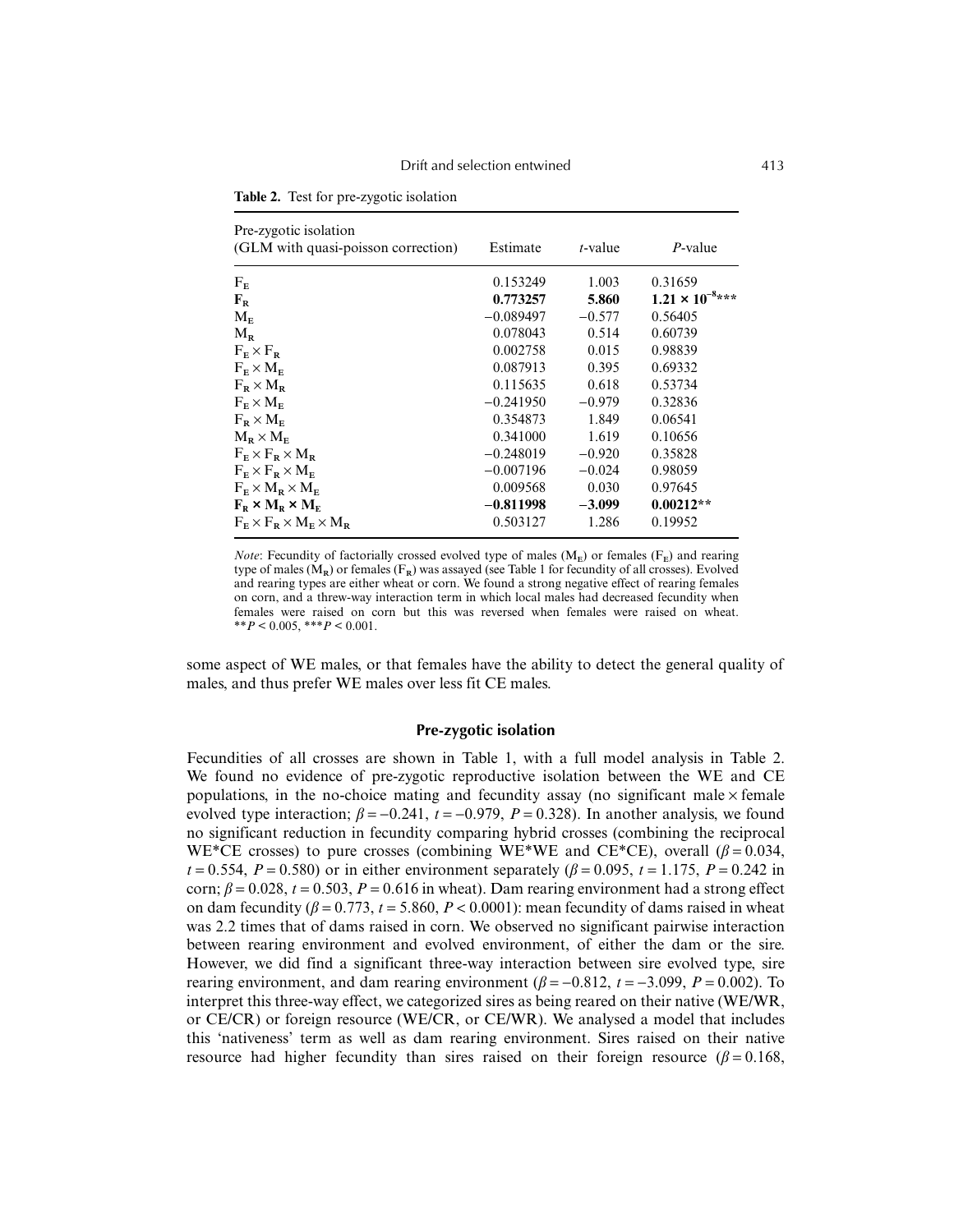

**Fig. 3.** We found a strong interaction effect between male rearing, male evolved, and female rearing types on fecundity. Points represent fecundity rates (# of eggs produced per female over 8 days) of combinations of crosses of evolved type and rearing environment. Bars indicate  $\pm 1$  standard error.

 $t = 2.084$ ,  $P = 0.038$ ), providing some evidence of local adaptation. This effect interacts with dam rearing environment  $(\beta = -0.270, t = -2.753, P = 0.006)$ : sires raised on their native resource produced significantly more offspring when crossed with corn-reared dams; this effect was reversed (but not as strong) when native sires were mated with dams reared on wheat (Fig. 3).

# **Post-zygotic isolation**

AIC model selection indicated that our full binomial GLM, examining egg-to-adult survival rate as a function of dam evolved type, sire evolved type, rearing environment, and all associated interactions, was over-parameterized; and that only rearing environment, sire evolved type, dam evolved type, and the interaction between sire and dam evolved type should be included. Using only these terms in the model, we found that a sire's evolved type was the largest determinant of offspring survival (Fig. 4, Table 3). CE fathers had reduced offspring survival ( $\beta$  = 1.331,  $z$  = 4.903,  $P$  < 0.0001). Dam evolved type did not have a significant effect on offspring survival  $(\beta = -0.125, z = -0.611, P = 0.541)$ , but there was a marginally non-significant sire-type  $\times$  dam-type interaction ( $\beta$  = −0.666, *z* = −1.899,  $P = 0.058$ ). This interaction reflects the observation that offspring survival was low for CE\*CE crosses, and increased by the substitution of a WE male (CE\*WE). On the other hand, WE\*WE crosses had high offspring survival, and the substitution of a CE sire diminished survival. Averaging across hybrid genotype classes, survival is not significantly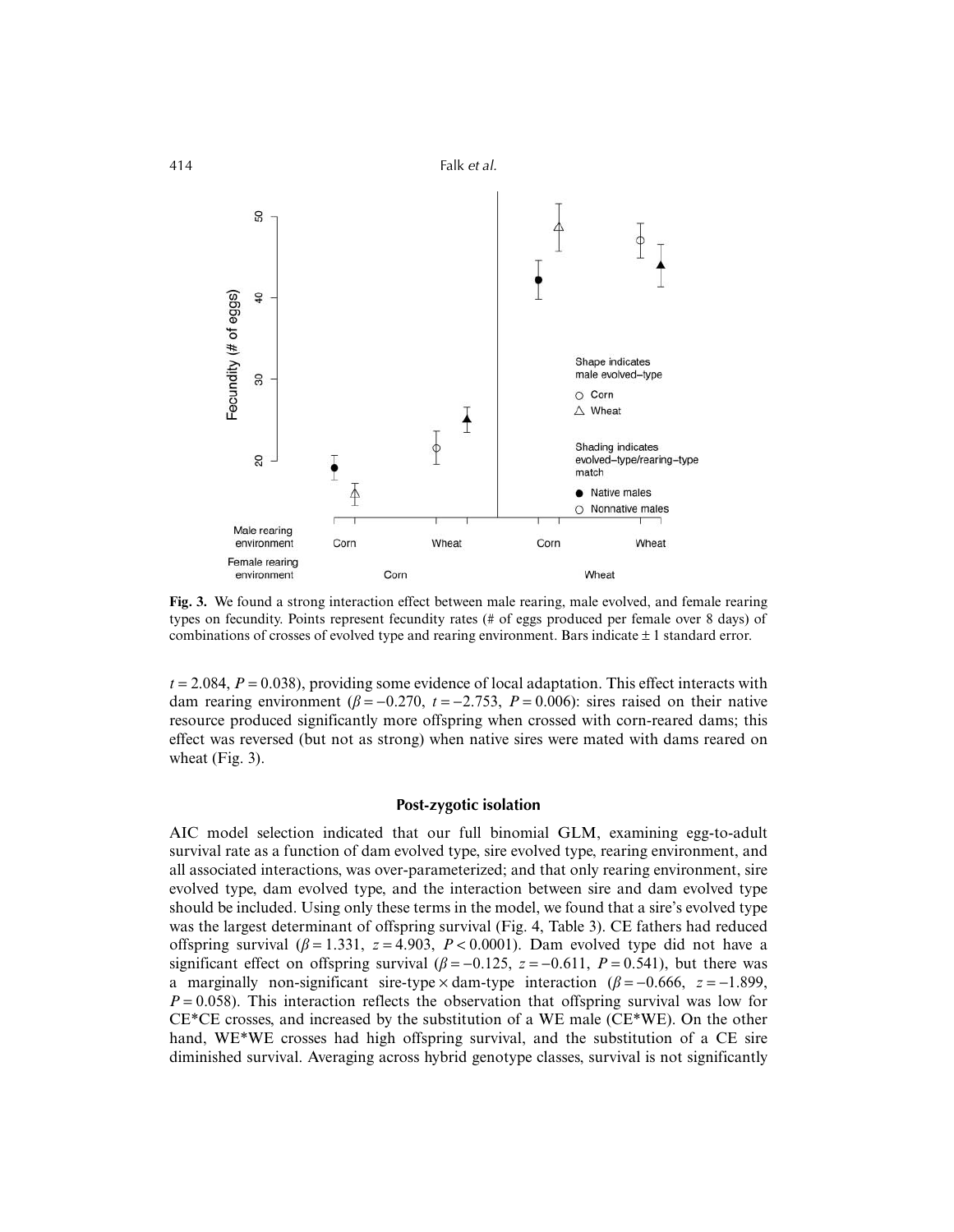

**Fig. 4.** Egg-to-adult survival rates of the four factorial crosses of wheat- and corn-evolved males and females. The offspring rearing environment was not a significant effect, so those treatments are pooled. The number line represents increasing offspring survival, from left to right. The cross types are indicated by female and male symbols marked with w or c to indicate the evolved environment. Statistical significance of comparisons between cross types is provided.

**Table 3.** Test for post-zygotic isolation

| Post-zygotic isolation<br>(binomial GLM) | Estimate | $z$ -value | $P$ -value               |
|------------------------------------------|----------|------------|--------------------------|
| R                                        | $-0.255$ | $-1.555$   | 0.120                    |
| M                                        | 1.331    | 4.903      | $9.43 \times 10^{-7***}$ |
| F                                        | $-0.125$ | $-0.611$   | 0.541                    |
| $M \times F$                             | $-0.666$ | $-1.899$   | 0.058                    |

*Note*: Males (M) and females (F) of wheat- or corn-evolved type were factorially crossed and their offspring were reared on either wheat or corn (R). We found a strong negative effect of corn males on offspring survival rates. \*\*\* $\dot{P}$  < 0.001.

different from the average of the pure types survivals, but this effect overlooks transgressive hybrid survivorship: of all cross types, CE\*WE hybrids had the highest survival, and WE\*CE hybrids had the lowest survival (Fig. 4), and the pure types were intermediate. Surprisingly, the medium in which offspring were raised on had no effect on survival  $(\beta = -0.255, z = -1.555, P = 0.120)$ . We conclude that parental mating combination has a strong genetic effect on offspring survival, and that this post-mating isolation is highly asymmetric, in the same direction as the asymmetric pre-mating preferences (WE males are favoured over CE males).

### **Sex ratio bias**

AIC model selection again indicated that our full binomial GLM was over-parameterized and the interaction between genotype and environment should be excluded. We found that CE populations were more female-biased than WE populations  $(P = 0.016)$ . CE populations deviated from a 50% sex ratio (44.7  $\pm$  2.1% male;  $\chi_1^2$  = 6.050, *P* = 0.014), while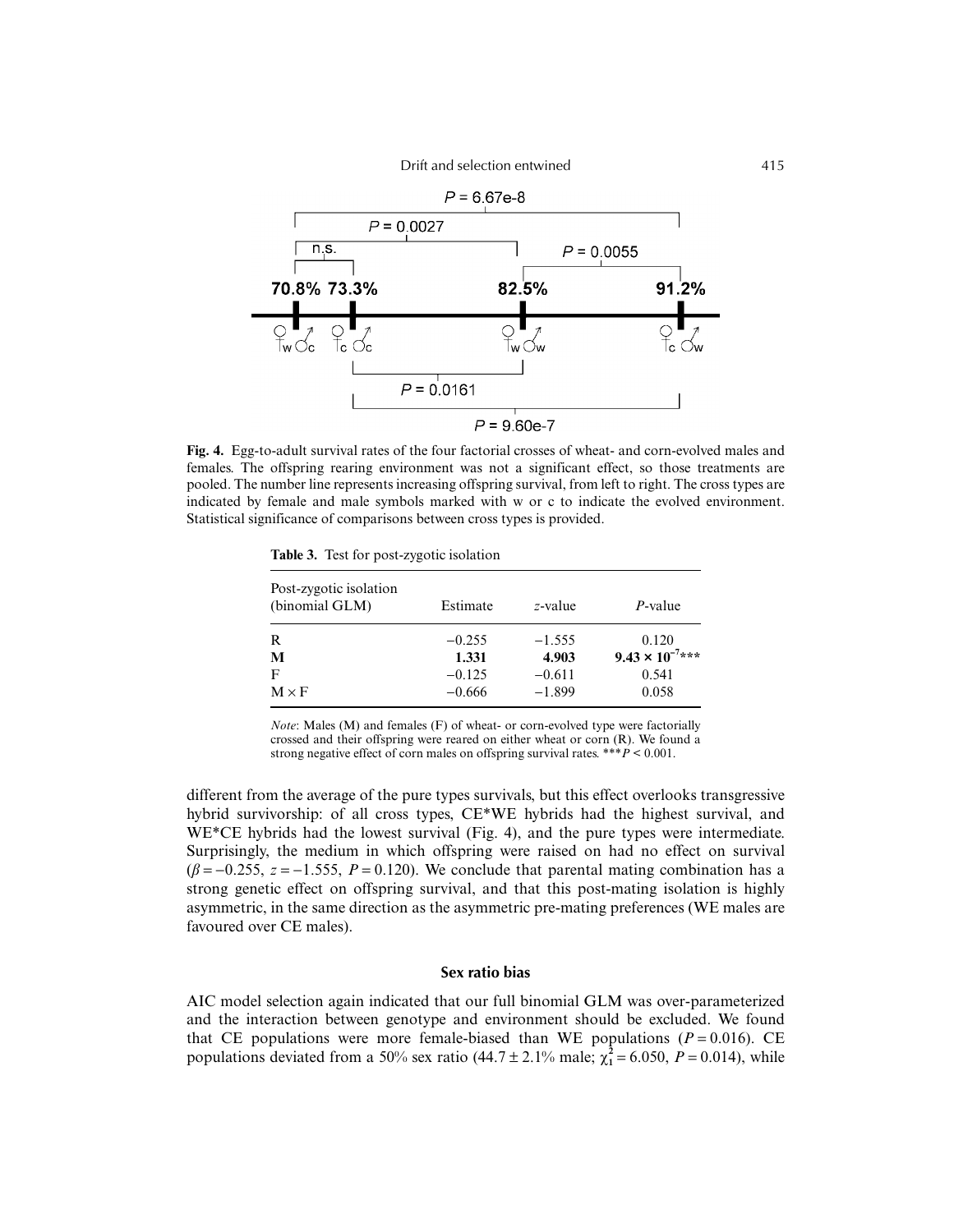WE populations did not  $(51.7 \pm 2.2\% \text{ male}; \chi_1^2 = 0.6113, P = 0.434)$ . We also found a rearing diet effect. Beetles raised on corn were more female-biased than those raised on wheat  $(P = 0.019)$ . Corn-fed beetles also deviated from a 50% sex ratio  $(42.6 \pm 2.9\%$  male;  $\chi_1^2 = 6.354$ ,  $P = 0.012$ ), while wheat-fed populations did not  $(50.3 \pm 1.8\%$  male;  $\chi_1^2 = 0.021$ ,  $P = 0.886$ .

## **DISCUSSION**

There is a long tradition of using laboratory experiments to test whether divergent selection and/or genetic bottlenecks induce the evolution of reproductive isolation (reviewed in Rice and Hostert, 1993; Coyne and Orr, 2004; Fry, 2009). Overall, this literature suggests that divergent selection on isolated populations can promote pre-mating isolation. Pre-mating isolation has sometimes appeared fairly quickly [e.g. 12 generations (Dodd, 1989); 5–11 generations (del Solar, 1966)] in studies that selected on non-sexual traits. Post-zygotic isolation has been tested only five times in laboratory studies of allopatric divergent selection. One such study showed extrinsic post-zygotic isolation (Dettman *et al.*, 2007) and another intrinsic post-zygotic isolation (Robertson, 1966). Reciprocal post-zygotic isolation was not found in the remaining three (Kilias *et al.*, 1980; Boake *et al.*, 2003; Kwan and Rundle, 2010). Support for founder effect speciation has been far more limited – while genetic drift can on occasion induce weak, temporary reproductive isolation, there is little evidence that drift alone can promote reproductive isolation  $(e.g.$  Powell, 1978; Rundle *et al.*, 1998; Rundle, 2003).

One limitation of previous laboratory speciation experiments is that most of them involved populations selected in opposite directions. We are aware of 21 laboratory experiments that tested for the allopatric model of speciation with divergent selection  $-19$ reviewed in Coyne and Orr (2004), in addition to Mooers *et al.* (1999) and Kwan and Rundle (2010). Six of these tested for pre-mating isolation between the derived and ancestral populations (Ehrman, 1969; de Oliveira and Cordeiro, 1980; Markow, 1981; Ringo *et al.*, 1985; Mooers *et al.*, 1999; Rundle, 2003), while the remainder focused on symmetrically divergent-selected populations. Divergent selection subjects both populations to roughly equally strong genetic drift and selection pressure, ending in roughly equal divergence from the ancestral phenotype on which mate preferences were previously based. In contrast, many real examples of speciation entail niche shifts by one population, e.g. when some members of an extant phytophagous insect species colonize a new host plant. In this case, there is an inherent asymmetry between the ancestral and derived population with respect to the strength of selection, the distribution of genetic substitutions, the strength of genetic drift, and similarity to the ancestral phenotype. To replicate this asymmetry, we examined reproductive isolation between a stock population that had been maintained in an essentially constant wheat flour environment for ∼23 years, and a derived population subject to intense selection to persist in an unfamiliar corn flour environment for 60 months.

#### **(Mal)adaptation in wheat- and corn-evolved populations**

Our *Tribolium* populations exposed to a novel corn flour environment were subject to strong selection. All but one of the four populations maintained on the novel corn resource went extinct before the study began, and the surviving population had nearly two orders of magnitude (94%) lower population density than the otherwise similar wheat population (Agashe, 2009). Four months after the initial introduction to corn (with 120 adults), the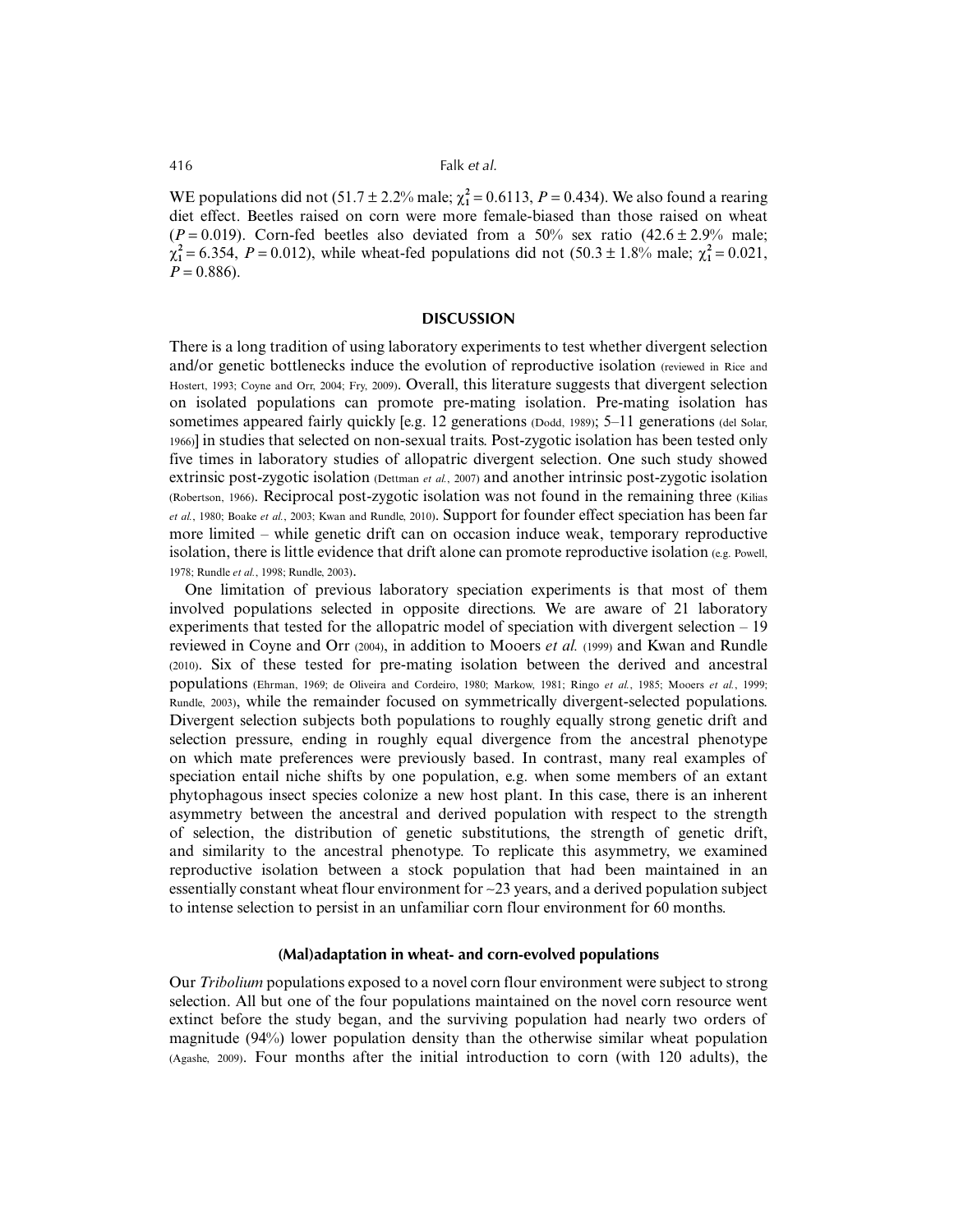surviving population reached a minimum adult size of one individual, with 64 larvae. For the next 3 months, there were only two adults in the population and most larvae died. However, 20 months after initiation, this population had rebounded to 16 individuals.

There was clear evidence of adaptation to corn 2 years after population initiation, in the form of increased fecundity and egg survival relative to the start of the experiment, and increased preference for corn (Agashe *et al.*, 2011). Notably, these increases were restricted to the CE populations; WE lines exhibited no significant change in fecundity or egg survival (Agashe *et al.*, 2011). It is therefore clear that natural selection promoted adaptation in the CE population. Although there was a clear reversal of growth rate from negative to positive, this was not sustained and the population persisted at a much smaller size than its ancestral wheat-fed population.

The ancestral (WE) population exhibited reduced survival over the course of this experiment, presumably due to the fixation of maladaptive alleles. *Tribolium* populations are regulated by negative density dependence and therefore frequently undergo natural bottleneck events (Sokoloff, 1977) and variation in abundance (Agashe, 2009). However, beetles kept on wheat may have a greater ability to recover from these size reductions. After population initiation, bimonthly censuses showed that beetles kept on wheat consistently increased in population size, whereas those kept on corn immediately decreased (Agashe, 2009; Agashe *et al.*, 2011).

In contrast to our prior evidence for adaptation, 3 years later we found little evidence for corn adaptation in the same population examined by Agashe *et al*. (2011). The only result supporting local adaptation was a tendency for locally adapted males (WE/WR and CE/CR) to have higher fecundity than non-locally adapted males (WE/CR and CE/WR). Surprisingly, this effect depended on the female's rearing environment, but not the female genotype (Fig. 3). It is not immediately clear why females fed corn should lay more eggs when mated with a locally adapted male (WE fed wheat or CE fed corn). The trend is weakly reversed for wheat-fed females. Maternal effects could play a role in these fecundity measurements, especially when beetles were raised on non-native diets. This could, for instance, be reflected in an evolved-type effect in which WE beetles have higher fecundity since the positive effects of a wheat diet could be transferred to offspring. However, we do not find such an effect for either males or females, eliminating the possibility of maternal effects of diet.

The relative fecundity advantage of pure-crossed lines on their local environments –  $([W_{local} - W_{non-local}] / W_{total})$  (Hereford, 2009) – was positive but small for both CE and WE types (17.8% and 5.4%, respectively). Positive mean local advantages for both types could indicate evolved fitness trade-offs, but we found no significant interaction between evolved type and rearing environment of pure crosses. The relative viability advantage was similarly small and positive for WE beetles  $(11.8\%)$ , but negative for CE beetles  $(-11.8\%)$ , indicating maladaptation to their local environment. By contrast, Hereford (2009) found an average magnitude of local adaptation of 45% in a meta-analysis of 777 estimates of local adaptation from 74 reciprocal transplant studies, and 21% of these studies reported a significant negative estimate of local adaptation. Local maladaptation is thus not uncommon in nature and could be important in understanding the evolution of mate preference.

In all other respects, we found no support for adaptation by CE beetles. The lack of evolved type  $\times$  rearing environment interaction terms suggests that CE lines were no better at using corn than WE lines, and instead CE individuals were generally less viable. Thus, the adaptation observed after 2 years of selection had been erased and even reversed (in terms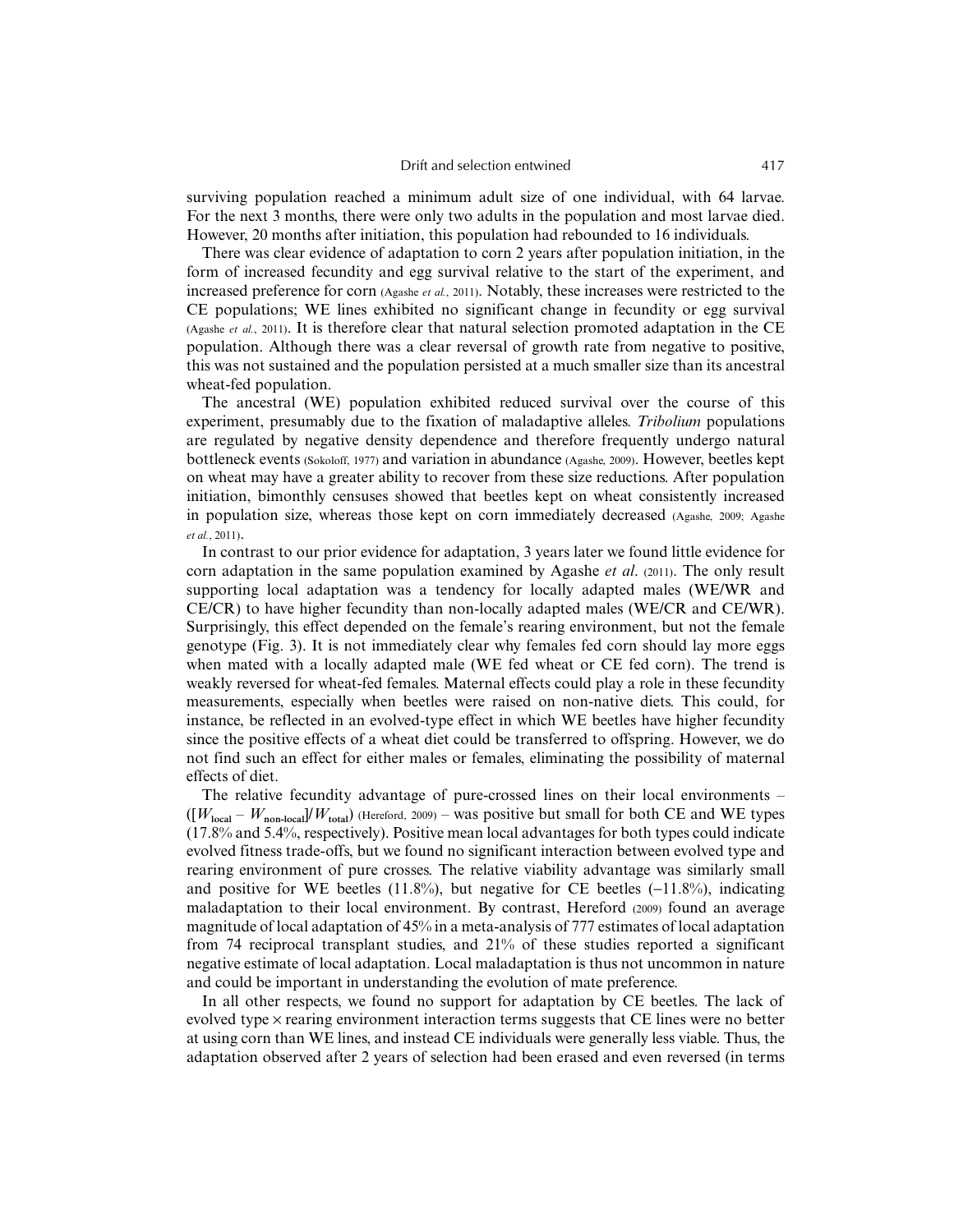of survival). It is surprising that the final CE population should be under even greater risk of extinction in corn than it was after its initial introduction to the novel resource when the other replicates went extinct. How this population has managed to persist is not immediately clear. One possibility is that all the replicates had mean absolute fitness less than 1, but stochastic demographic variation allowed this one population to persist even as its absolute fitness declined still further. Alternatively, our measures of fitness may not be suitable to detect certain adaptations to corn, such as some forms of density- or frequencydependent selection that were not accounted for in our fitness assays where beetles were isolated individually or in small groups.

Lower survival of the CE than WE individuals could, in principle, be explained either by the evolution of decreased survival over the final 3 years on corn, or by increased survival in the WE line. The latter explanation can be ruled out by comparing the survival rates of the founding population to the wheat- and corn-evolved lines 60 months later: both evolved lines exhibit reduced survival compared with their ancestral state. Consequently, we conclude that the lower fitness of CE lines reflects real maladaptation. We hypothesize this maladaptation reflects the effects of sustained bottlenecks in both the WE and especially the CE populations, which eroded the adaptation previously observed in the CE populations. As discussed below, it appears likely that this reduced survivorship is a result of a paternally inherited male-killing allele. In the context of the outline in Fig. 1, we suggest that the effect of natural selection was transiently beneficial (allowing the one surviving corn population to persist), but ultimately these same selective factors resulted in the fixation of maladaptive alleles through drift.

## **Reproductive isolation between wheat- and corn-evolved lines**

Both strong selection and founder effects may play an important role in the evolution of populations during niche shifts (e.g. when insects shift to a new host plant), and laboratory experiments described above suggest that both evolutionary forces (especially selection) can promote reproductive isolation between populations. We know of two experiments that independently manipulated both selection and effective population size (through bottlenecks), to test their relative effects on reproductive isolation (Mooers *et al.*, 1999; Rundle, 2003). Neither study found assortative mating by female flies, but both studies found that both treatments reduced male mating success. No evidence of genetic change due to adaptation in the novel habitat was shown in either experiment.

Unlike these experiments, we found evidence of both adaptation (population persistence and initial increased fitness on corn) and maladaptation (reduced survival of both the wheat and especially corn populations). We therefore cannot separate the effects of drift and selection on reproductive isolation, because (as is likely true in nature) the two processes are inherently entangled. Furthermore, without replicate CE and WE populations, we are unable to contrast reproductive isolation between replicate populations between versus within habitat types. Such comparisons are necessary to statistically separate the effects of drift (which should equally generate isolation among populations of the same or different ecotype) versus selection (isolation between ecotypes). With these caveats in mind, we believe our results are consistent with a model in which asymmetric pre-mating isolation arises because of asymmetric drift-induced maladaptation. This conclusion rests on a comparison of female preferences, with the fitness of their resulting offspring (post-zygotic isolation).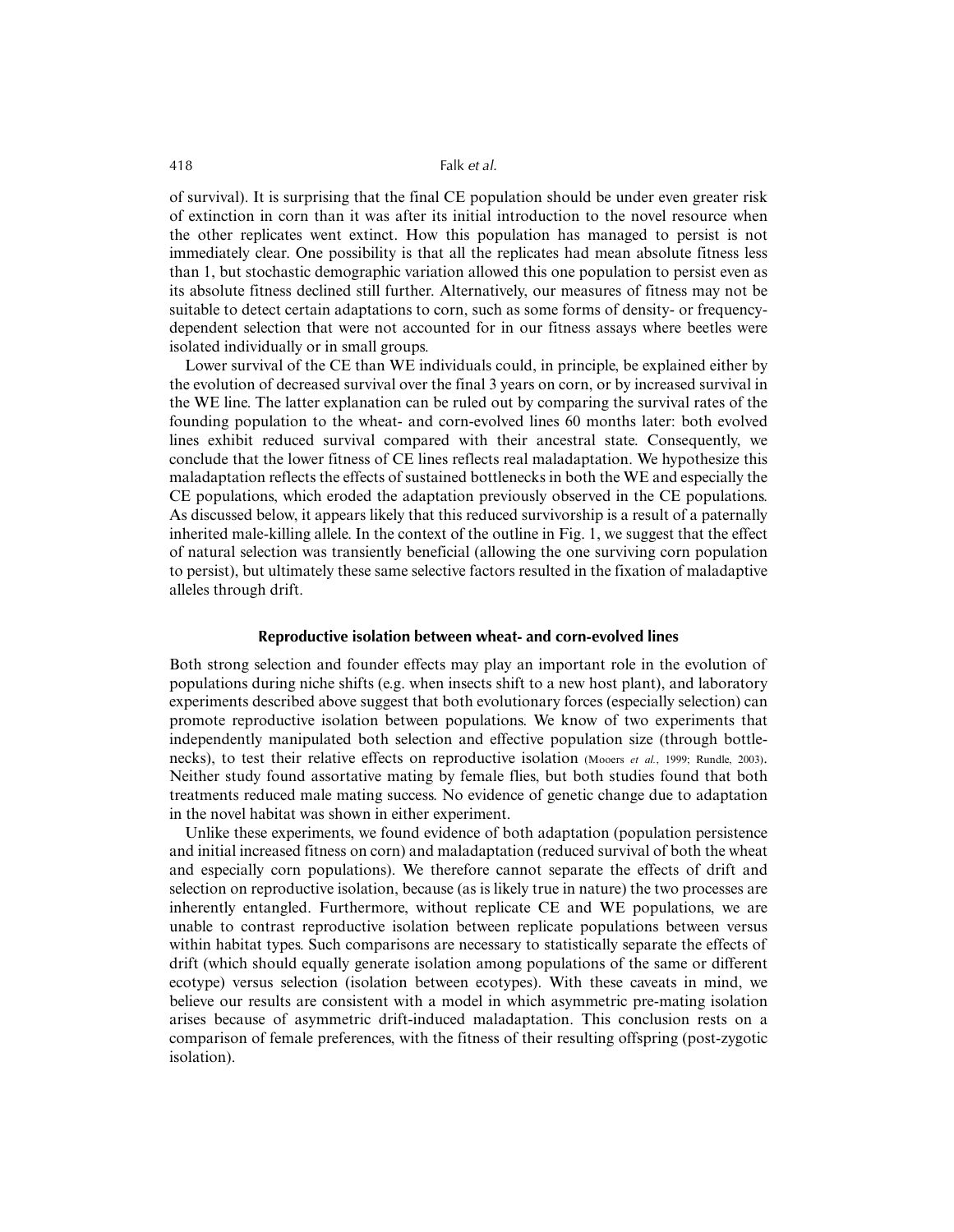Asymmetric post-zygotic isolation in nature has received considerable attention both theoretically (Turelli and Moyle, 2007) and empirically in field surveys (Tiffin *et al.*, 2001) and experiments (e.g. Coyne and Orr, 1989; Presgraves, 2002; Dettman *et al.*, 2003; Bolnick *et al.*, 2008). Unfortunately, relatively few studies of divergent-selected laboratory populations have assayed for postzygotic isolation. Four of the 21 allopatric experiments mentioned previously tested for this isolating barrier (Robertson, 1966; Kilias *et al.*, 1980; Boake *et al.*, 2003; Kwan and Rundle, 2010), plus another that only tested for post-zygotic isolation (Dettman *et al.*, 2007). Of these five tests, two found post-zygotic reproductive isolation between divergently selected lines (Robertson, 1966; Dettman *et al.*, 2007). Two additional studies found reduced numbers of hybrid offspring (de Oliveira and Cordeiro, 1980), although this may have been from sexual selection rather than post-zygotic isolation (Coyne and Orr, 2004). In our experiment, we found no overall hybrid inviability (averaging across reciprocal cross directions). However, considering the reciprocal crosses separately, we found strong asymmetric reproductive isolation. The WE females suffered a 14% reduction in offspring survival when they mated with CE males, as opposed to males from their own population. In contrast, CE females gained a 24.4% increase in offspring fitness when hybridized with WE males. This asymmetry apparently occurs because WE males confer on average higher offspring survival than CE males (Fig. 4), an effect that is appreciably stronger for CE females.

We hypothesize that CE males have accumulated deleterious Y-linked substitutions, most likely as a result of strong genetic drift, which reduce their offspring survival. Deleterious X-linked and autosomal alleles would be inherited from both female and male corn parents, which is not consistent with our data. If our hypothesis were true, we would expect the deleterious Y-linked alleles to reduce the viability of male offspring, leading to populations with a female-biased sex ratio. Our test for sex ratio bias confirmed this expectation: CE populations were female-biased regardless of rearing environment. The observed female-biased sex ratio of 0.553 in the CE populations can be explained if female survival rate is equal to 1.237 times the survival of males (or, equivalently, male survival =  $0.808 \times$  female survival). Averaging across both sexes, the survival rate of populations exhibiting this biased sex ratio due to male mortality should be 90.4% as large as in a population without male-biased mortality. We found that WE populations, not affected by the sex ratio bias, had a survival of 82.5%. Multiplying this baseline survival rate by 0.904 leads to the prediction that male-biased mortality in corn lines should generate an overall survival rate of 74.6%. This estimate closely matches our observed CE survival rate of  $73.3 \pm 4.0\%$ . It is therefore plausible that a deleterious male-killing gene in the CE population is sufficient to explain the maladaptation in the CE line. Note that the male-biased mortality may be a deleterious allele resulting from drift, but it is also possible that corn selects for a biased sex ratio (for unknown reasons). The latter possibility is suggested by our finding of a strictly environmental effect of corn on beetle sex ratio: CR populations had only 42% males regardless of which evolved type was used. If males are especially affected by a corn diet, selection may favour increased frequency of a male-killing allele to reduce competition against female kin. This is speculative, and an experiment considering density- or frequency-dependent fitness effects would be necessary to support this hypothesis, as these effects would not have been detected in our fitness assays.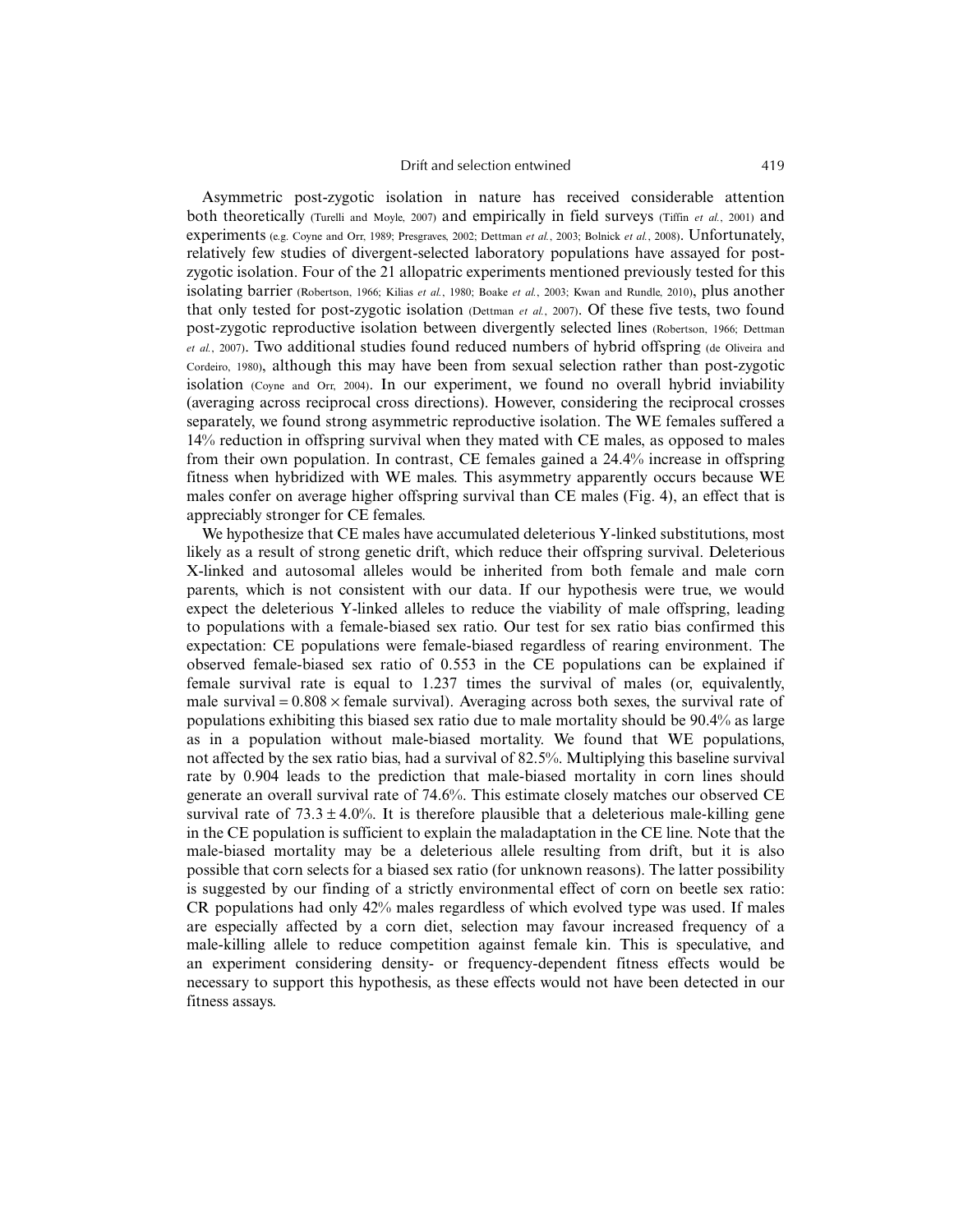## **Asymmetric reproductive isolation and the drift/selection dichotomy**

Both pre- and post-zygotic reproductive isolation were asymmetric in our study. WE females (and to a lesser degree CE females) were more attracted to WE males, and their offspring survived better when they mated with WE males. Females thus preferred the male type that conferred higher offspring fitness. This outcome suggests that asymmetric pre-mating isolation could be a side-effect of asymmetric male quality. We therefore propose a model to explain our results: (i) strong selection to persist on corn ultimately led to low population size but at least temporarily allowed population persistence, (ii) the resulting genetic drift facilitated the spread of Y-linked deleterious allele(s), which (iii) reduced the fitness of the corn population and in particular the genetic quality of corn males, (iv) leading to asymmetric pre-mating bias for wheat males. We emphasize that although this model is entirely consistent with our data, it remains speculative and is not the only possibility. Kaneshiro (1980) proposed that populations subject to bottlenecks may stochastically lose alleles conferring male attractiveness, in which case asymmetric pre-mating isolation would be independent of male fitness. There is support for some of Kaneshiro's predictions from a meta-analysis of laboratory studies in which derived populations (with and without induced selection) were tested against their ancestral populations for pre-mating isolation (Ödeen and Florin, 2002). This study revealed that derived males tended to have lower mating success in choice tests with ancestral males. Other mechanisms to explain asymmetric isolation have been proposed, such as conserved female preferences despite male trait divergence (Schwartz *et al.*, 2010) and behavioural differences in mating strategies (Luan and Liu, 2012). However, our model specifically pertains to the common scenario in which the asymmetric advantage is tipped towards the ancestral population, and there is little or no gene flow between populations. Stronger evidence for our proposed model would require replication of the wheat and corn lines, direct measures of effective population size and the effects of drift, and experimental evidence that pre-mating isolation depends on females' assessment of males' breeding value for offspring viability (or some correlate thereof).

As in our experiment, pre- and post-zygotic reproductive isolation are often asymmetric in nature. Asymmetric hybrid inviability is apparently due to the fixation (by drift or selection) of deleterious alleles on uniparentally inherited genetic elements (Turelli and Moyle, 2007; Bolnick *et al.*, 2008). Given the frequency of asymmetric reproductive isolation in nature, we suggest that more experiments and theory are needed to understand the evolutionary and genetic basis of these asymmetries. It would be especially valuable to know whether these asymmetries are more likely to arise from selection, drift, or a complex interaction between these two processes. We propose that (i) asymmetries are more likely to arise when selection (and drift) are themselves asymmetric, as in the present study or in natural cases of speciation via host- or niche-shift, and (ii) that asymmetric fitness generates asymmetric pre-mating isolation.

#### **ACKNOWLEDGEMENTS**

We thank Patricia L. Jones and Lisa K. Snowberg for comments on drafts of this manuscript. This research was supported by the University of Texas of Austin, an NSF DDIG to D.A. and D.I.B. (DEB 0808356), an NSERC PDF to C.E.P., and the David and Lucille Packard Foundation fellowship to D.I.B.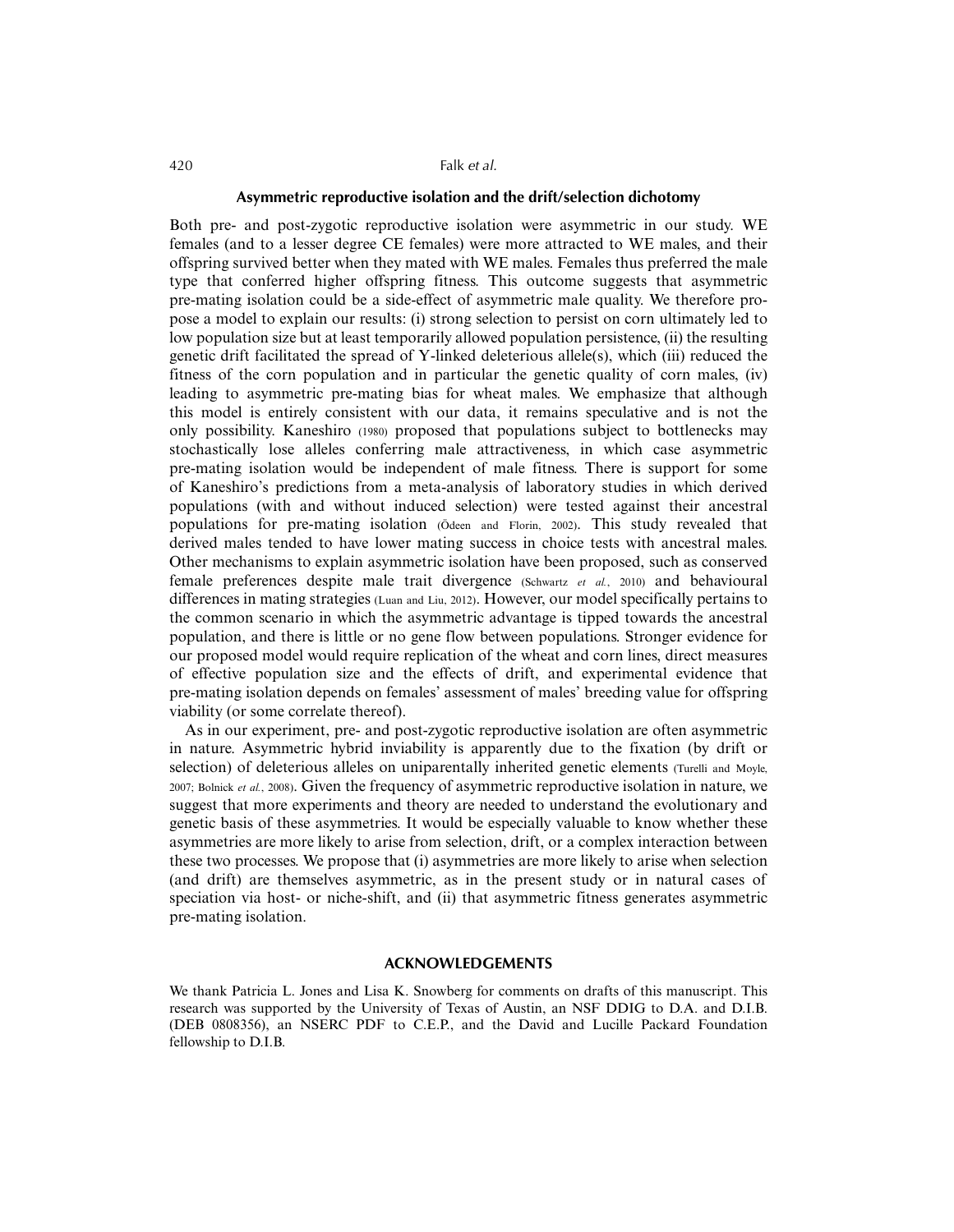#### **REFERENCES**

- Agashe, D. 2009. The stabilizing effect of intraspecific genetic variation on population dynamics in novel and ancestral habitats. *Am. Nat.*, **174**: 255–267.
- Agashe, D., Falk, J.J. and Bolnick, D.I. 2011. Effects of founding genetic variation on adaptation to a novel resource. *Evolution*, **65**: 2481–2491.
- Boake, C.R.B., McDonald, K., Maitra, S. and Ganguly, R. 2003. Forty years of solitude: life-history divergence and behavioural isolation between laboratory lines of *Drosophila melanogaster. J. Evol. Biol.*, **16**: 83–90.
- Bolnick, D.I., Caldera, E.J. and Matthews, B. 2008. Evidence for asymmetric migration load in a pair of ecologically divergent stickleback populations. *Biol. J. Linn. Soc.*, **94**: 273–287.
- Bordenstein, S.R., Drapeau, M.D. and Werren, J.H. 2000. Intraspecific variation in sexual isolation in the jewel wasp *Nasonia. Evolution*, **54**: 567–573.
- Bush, G.L., Feder, J.L., Berlocher, S.H., Mcpheron, B.A., Smith, D.C. and Chilcote, C.A. 1989. Sympatric origins of *R. pomonella. Nature*, **339**: 346.
- Coyne, J.A. and Orr, H.A. 1989. Patterns of speciation in *Drosophila. Evolution*, **43**: 362–381.
- Coyne, J.A. and Orr, H.A. 1997. 'Patterns of speciation in *Drosophila*' revisited. *Evolution*, **51**: 295–303.
- Coyne, J.A. and Orr, H.A. 2004. *Speciation*. Sunderland, MA: Sinauer Associates.
- de Oliveira, A.K. and Cordeiro, A.R. 1980. Adaptation of *Drosophila willistoni* experimental populations to extreme pH medium. *Heredity*, **44**: 123–130.
- del Solar, E. 1966. Sexual isolation caused by selection for positive and negative phototaxis and geotaxis in *Drosophila pseudoobscura. Proc. Natl. Acad. Sci. USA*, **56**: 484–487.
- Dettman, J.R., Jacobson, D.J., Turner, E., Pringle, A. and Taylor, J.W. 2003. Reproductive isolation and phylogenetic divergence in *Neurospora*: comparing methods of species recognition in a model eukaryote. *Evolution*, **57**: 2721–2741.
- Dettman, J.R., Sirjusingh, C., Kohn, L.M. and Anderson, J.B. 2007. Incipient speciation by divergent adaptation and antagonistic epistasis in yeast. *Nature*, **447**: 585–588.
- Dobzhansky, T. 1936. Studies on hybrid sterility. II. Localization of sterility factors in *Drosophila pseudoobscura* hybrids. *Genetics*, **21**: 113–135.
- Dodd, D.M.B. 1989. Reproductive isolation as a consequence of adaptive divergence in *Drosophila pseudoobscura. Evolution*, **43**: 1308–1311.
- Ehrman, L. 1969. Genetic divergence in M. Vetukhivs experimental populations of *Drosophila pseudoobscura* 5. A further study of rudiments of sexual isolation. *Am. Midl. Nat.*, **82**: 272–276.
- Feder, J.L., Chilcote, C.A. and Bush, G.L. 1988. Genetic differentiation between sympatric host races of the apple maggot fly *Rhagoletis pomonella. Nature*, **336**: 61–64.
- Feder, J.L., Berlocher, S.H., Roethele, J.B., Dambroski, H., Smith, J.J., Perry, W.L. *et al.* 2003. Allopatric genetic origins for sympatric host-plant shifts and race formation in *Rhagoletis. Proc. Natl. Acad. Sci. USA*, **100**: 10314–10319.
- Fedina, T.Y. and Lewis, S.M. 2008. An integrative view of sexual selection in *Tribolium* flour beetles. *Biol. Rev.*, **83**: 151–171.
- Fry, J.D. 2009. Laboratory experiments on speciation. In *Experimental Evolution: Concepts, Methods, and Applications of Selection Experiments* (T. Garland and M.R. Rose, eds.), pp. 631–656. Berkeley, CA: University of California Press.
- Funk, D.J. 1998. Isolating a role for natural selection in speciation: host adaptation and sexual isolation in *Neochlamisus bebbianae* leaf beetles. *Evolution*, **52**: 1744–1759.
- Hereford, J. 2009. A quantitative survey of local adaptation and fitness trade-offs. *Am. Nat.*, **173**: 579–588.
- Kaneshiro, K.Y. 1980. Sexual isolation, speciation and the direction of evolution. *Evolution*, **34**: 437–444.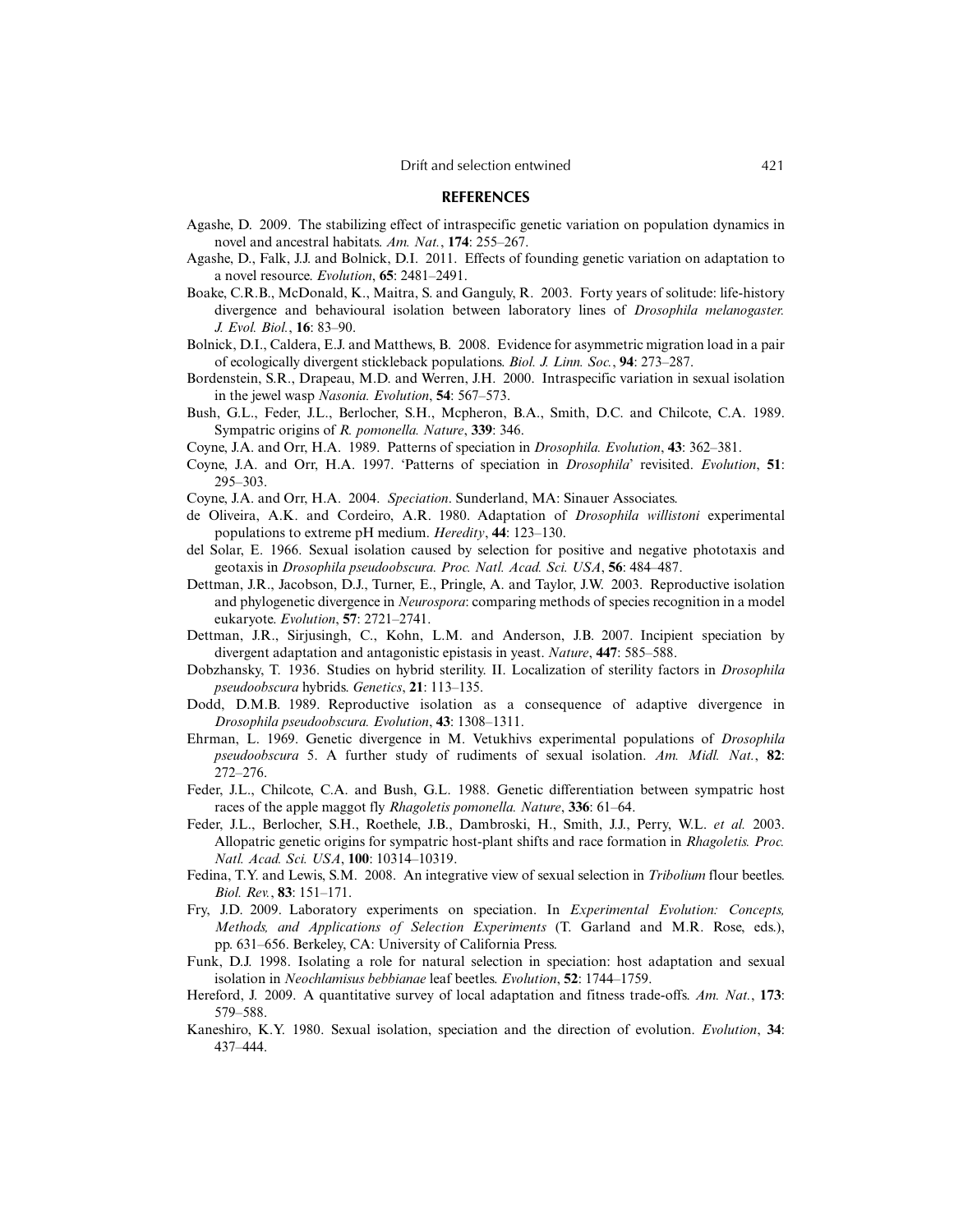- Kilias, G., Alahiotis, S.N. and Pelecanos, M. 1980. A multifactorial genetic investigation of speciation theory using *Drosophila melanogaster. Evolution*, **34**: 730–737.
- Kwan, L. and Rundle, H.D. 2010. Adaptation to desiccation fails to generate pre- and postmating isolation in replicate *Drosophila melanogaster* laboratory populations. *Evolution*, **64**: 710–723.
- Lin, J., Zhang, D. and Zhu, J. 2012. Asymmetric mating isolation between two caridean shrimp: *Lysmata wurdemanni* and *Lysmata boggessi. J. Shellfish Res.*, **31**: 195–199.
- Luan, J.B. and Liu, S.S. 2012. Differences in mating behavior lead to asymmetric mating interactions and consequential changes in sex ratio between an invasive and an indigenous whitefly. *Integr. Zool.*, **7**: 1–15.
- Markow, T.A. 1981. Mating preferences are not predictive of the direction of evolution in experimental populations of *Drosophila. Science*, **213**: 1405–1407.
- Mayr, E. 1942. *Systematics and the Origin of Species.* New York: Columbia University Press.
- Mayr, E. 1963. *Animal Species and Evolution*. Cambridge, MA: Belknap Press.
- Mooers, A.O., Rundle, H.D. and Whitlock, M.C. 1999. The effects of selection and bottlenecks on male mating success in peripheral isolates. *Am. Nat.*, **153**: 437–444.
- Muller, H.J. 1942. Isolating mechanisms, evolution, and temperature. *Biol. Symp.*, **6**: 71–125.
- Nosil, P., Crespi, B.J. and Sandoval, C.P. 2002. Host-plant adaptation drives the parallel evolution of reproductive isolation. *Nature*, **417**: 440–443.
- Nosil, P., Vines, T.H. and Funk, D.J. 2005. Perspective: Reproductive isolation caused by natural selection against immigrants from divergent habitats. *Evolution*, **59**: 705–719.
- Ödeen, A. and Florin, A.B. 2002. Sexual selection and peripatric speciation: the Kaneshiro model revisited. *J. Evol. Biol.*, **15**: 301–306.
- Orr, H.A. 1995. The population genetics of speciation: the evolution of hybrid incompatibilities. *Genetics*, **139**: 1805–1813.
- Ostevik, K.L., Moyers, B.T., Owens, G.L. and Rieseberg, L.H. 2012. Parallel ecological speciation in plants? *Int. J. Ecol.*, **2012**: 1–17.
- Powell, J.R. 1978. Founder-flush speciation theory experimental approach. *Evolution*, **32**: 456–474.
- Presgraves, D.C. 2002. Patterns of postzygotic isolation in Lepidoptera. *Evolution*, **56**: 1168–1183.
- Proctor, H.C. 1991. Courtship in the water mite *Neumania papillator*: males capitalize on female adaptations for predation. *Anim. Behav.*, **42**: 589–598.
- Proctor, H.C. 1992. Sensory exploitation and the evolution of male mating behavior: a cladistics test using water mites (Acari: Parasitengona). *Anim. Behav.*, **44**: 745–752.
- Rice, W.R. and Hostert, E.E. 1993. Laboratory experiments on speciation what have we learned in 40 years? *Evolution*, **47**: 1637–1653.
- Ringo, J., Wood, D., Rockwell, R. and Dowse, H. 1985. An experiment testing two hypotheses of speciation. *Am. Nat.*, **126**: 642–661.
- Robertson, F.W. 1966. A test of sexual isolation in *Drosophila. Genet. Res.*, **8**: 181–187.
- Rundle, H.D. 2003. Divergent environments and population bottlenecks fail to generate premating isolation in *Drosophila pseudoobscura. Evolution*, **57**: 2557–2565.
- Rundle, H.D. and Nosil, P. 2005. Ecological speciation. *Ecol. Lett.*, **8**: 336–352.
- Rundle, H.D., Mooers, A.O. and Whitlock, M.C. 1998. Single founder-flush events and the evolution of reproductive isolation. *Evolution*, **52**: 1850–1855.
- Ryan, M.J. 1990. Sensory systems, sexual selection, and sensory exploitation. *Oxf. Surv. Evol. Biol.*, **7**: 157–195.
- Schluter, D. 2001. Ecology and the origin of species. *Trends Ecol. Evol.*, **16**: 372–380.
- Schwartz, A.K., Weese, D.J., Bentzen, P., Kinnison M.T. and Hendry A.P. 2010. Both geography and ecology contribute to mating isolation in guppies. *PLoS ONE*, **5**: e15659.
- Shine, R., Reed, R.N., Shetty, S., Lemaster, M. and Mason, R.T. 2002. Reproductive isolating mechanisms between two sympatric sibling species of sea snakes. *Evolution*, **56**: 1655–1662.
- Sokoloff, A. 1977. *The Biology of Tribolium*, Vol. 3. Oxford: Clarendon Press.